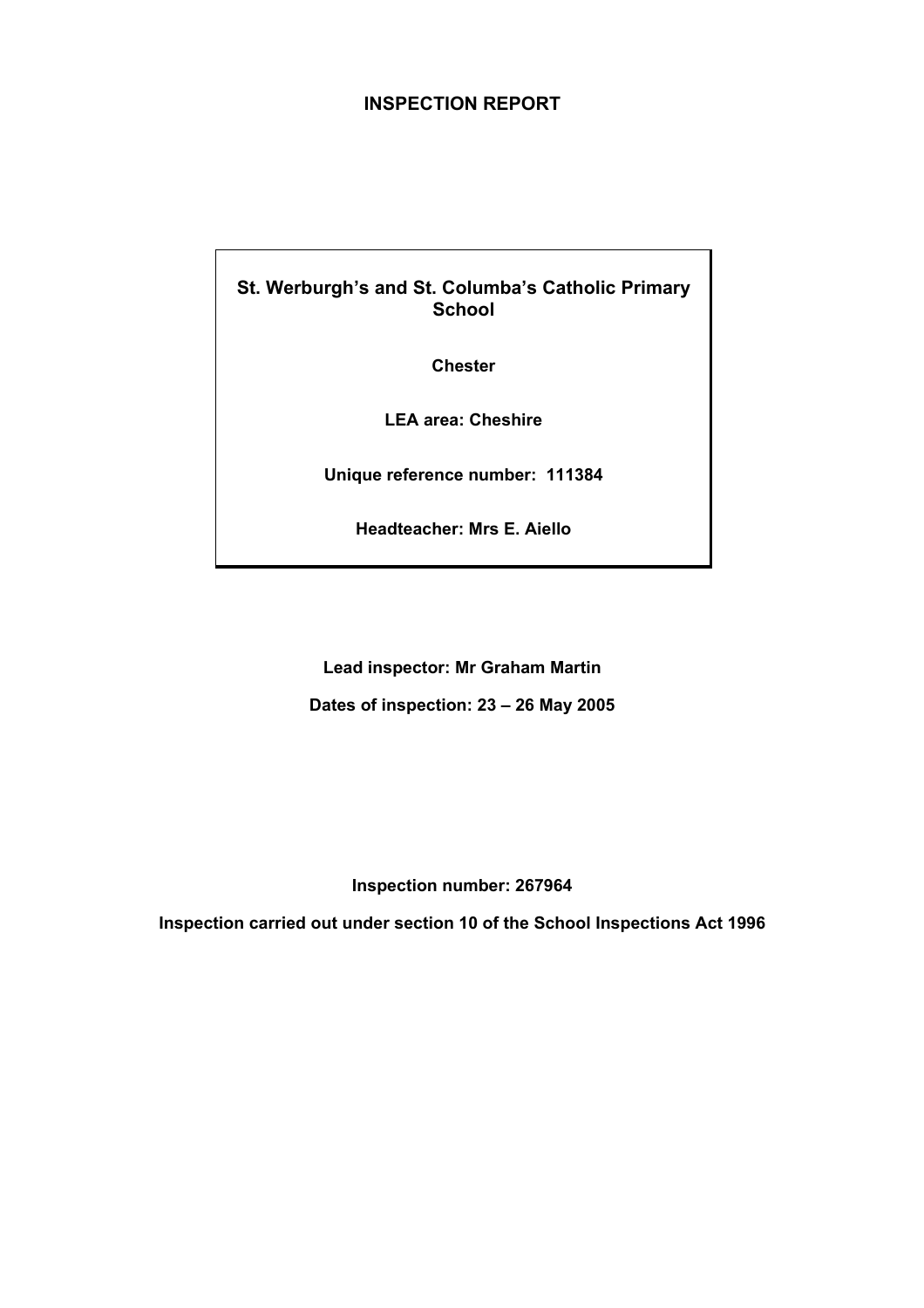## © Crown copyright 2005

This report may be reproduced in whole or in part for non-commercial educational purposes, provided that all extracts quoted are reproduced verbatim without adaptation and on condition that the source and date thereof are stated.

Further copies of this report are obtainable from the school. Under the School Inspections Act 1996, the school must provide a copy of this report and/or its summary free of charge to certain categories of people. A charge not exceeding the full cost of reproduction may be made for any other copies supplied.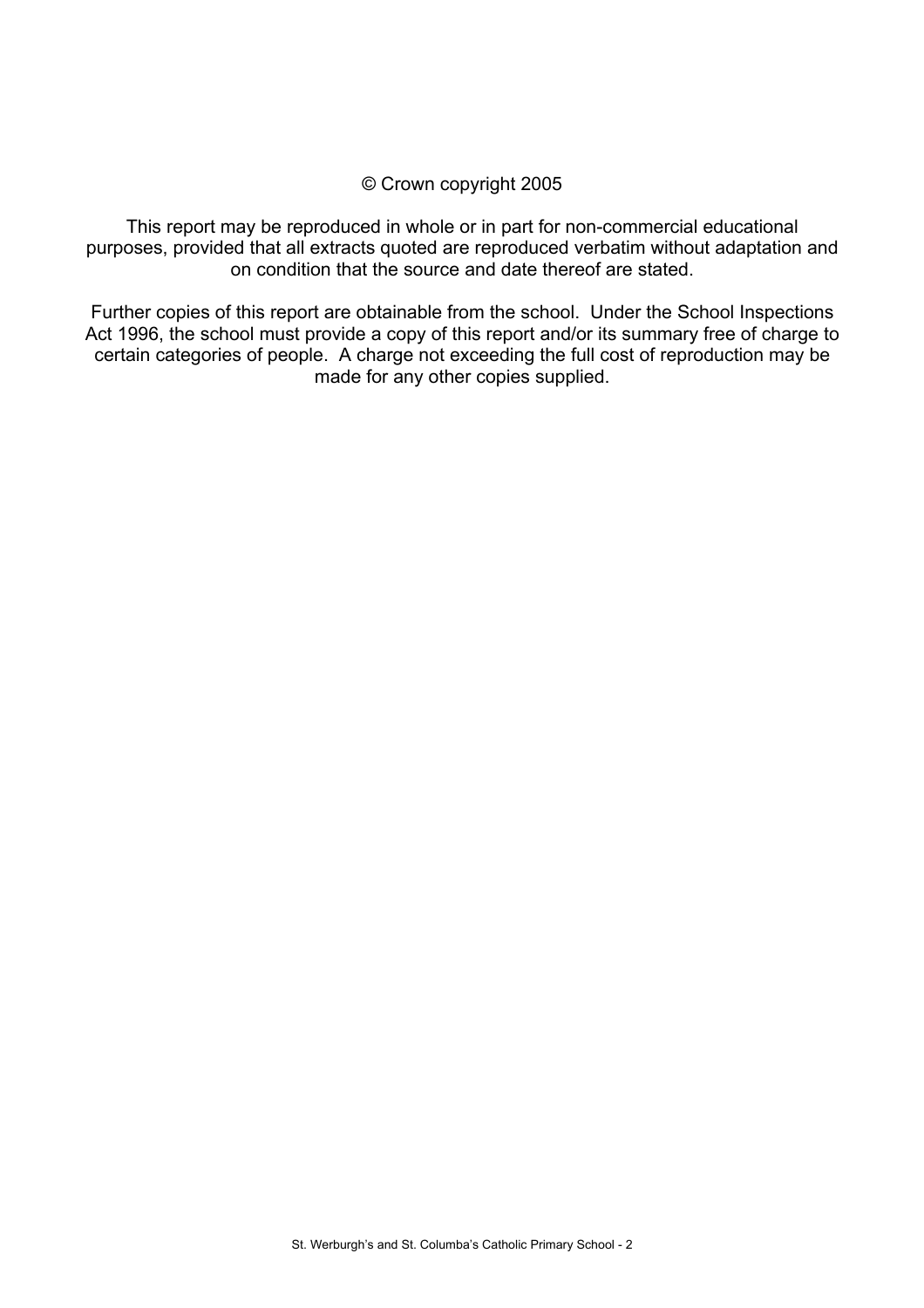## **INFORMATION ABOUT THE SCHOOL**

| Type of school:<br><b>School category:</b><br>Age range of pupils:<br><b>Gender of pupils:</b><br>Number on roll; | <b>Primary</b><br><b>Voluntary aided</b><br>4-11 years<br><b>Mixed</b><br>279 |
|-------------------------------------------------------------------------------------------------------------------|-------------------------------------------------------------------------------|
| <b>School address:</b>                                                                                            | <b>Lightfoot Street</b><br><b>Chester</b>                                     |
| Postcode:                                                                                                         | <b>Cheshire</b><br><b>CH2 3AD</b>                                             |
| <b>Telephone number:</b><br>Fax number:                                                                           | 01244 325528<br>01244 350540                                                  |
| <b>Appropriate authority:</b><br>Name of chair of<br>governors:                                                   | Governing body<br><b>Fr. Peter Sharrocks</b>                                  |
| Date of previous<br>inspection:                                                                                   | 19.04.1999                                                                    |

## **CHARACTERISTICS OF THE SCHOOL**

This larger than average primary school is situated close to the centre of Chester. It serves the Catholic parishes of St. Werburgh's and St. Columba's, but some children travel to the school from other outlying areas. There are 279 pupils on roll, which is less than at the time of the last inspection. Pupils are taught in twelve classes. The school has just less than ten per cent of pupils eligible for free school meals. This is below the national average, but more than at the time of the last inspection. Most classes contain children of similar age but some classes have mixed age groups. The majority of pupils are from a White British background, though a small minority are from other ethnic backgrounds and some of these pupils have English as their additional language. The number of pupils with special educational needs is below the national average at about ten per cent of the school population. Attainment on entry to the Reception class is similar to the national average. Children admitted to the current Reception class came to the school from nearly twenty different pre-school settings.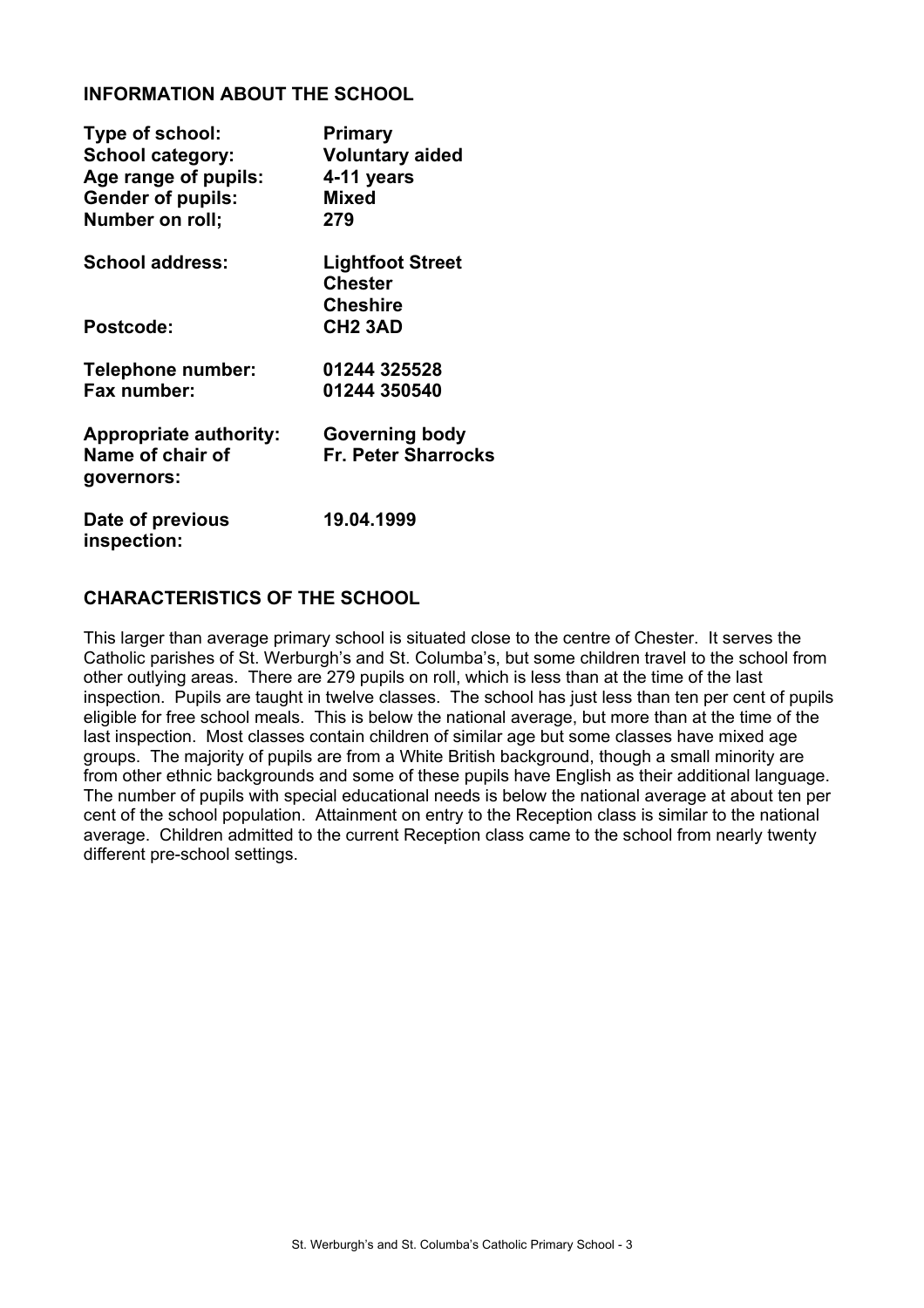## **INFORMATION ABOUT THE INSPECTION TEAM**

| Members of the inspection team |                      |                       | <b>Subject responsibilities</b>                                                                                                                                                    |
|--------------------------------|----------------------|-----------------------|------------------------------------------------------------------------------------------------------------------------------------------------------------------------------------|
| 21563                          | <b>Graham Martin</b> | <b>Lead inspector</b> | English; information and<br>communication technology;<br>physical education;<br>personal, social and health<br>education and citizenship;<br>English as an additional<br>language. |
| 32661                          | <b>Peter Hopkins</b> | Lay inspector         |                                                                                                                                                                                    |
| 30205                          | <b>Terry Kenna</b>   | <b>Team inspector</b> | Science; art and design;<br>design and technology;<br>music; The Foundation Stage.                                                                                                 |
| 23196                          | <b>Sue Chesters</b>  | <b>Team inspector</b> | Mathematics; geography;<br>history; special educational<br>needs.                                                                                                                  |

**The inspection contractor was:** 

## **CHASE RUSSELL LIMITED**

**WINNINGTON HALL WINNINGTON NORTHWICH CHESHIRE CW8 4DU** 

Any concerns or complaints about the inspection or the report should be made initially to the contractor. The procedures are set out in the leaflet *'Complaining about Ofsted Inspections'*, which is available from Ofsted Publications Centre (telephone 07002 637833) or Ofsted's website (www.oftsed.gov.uk).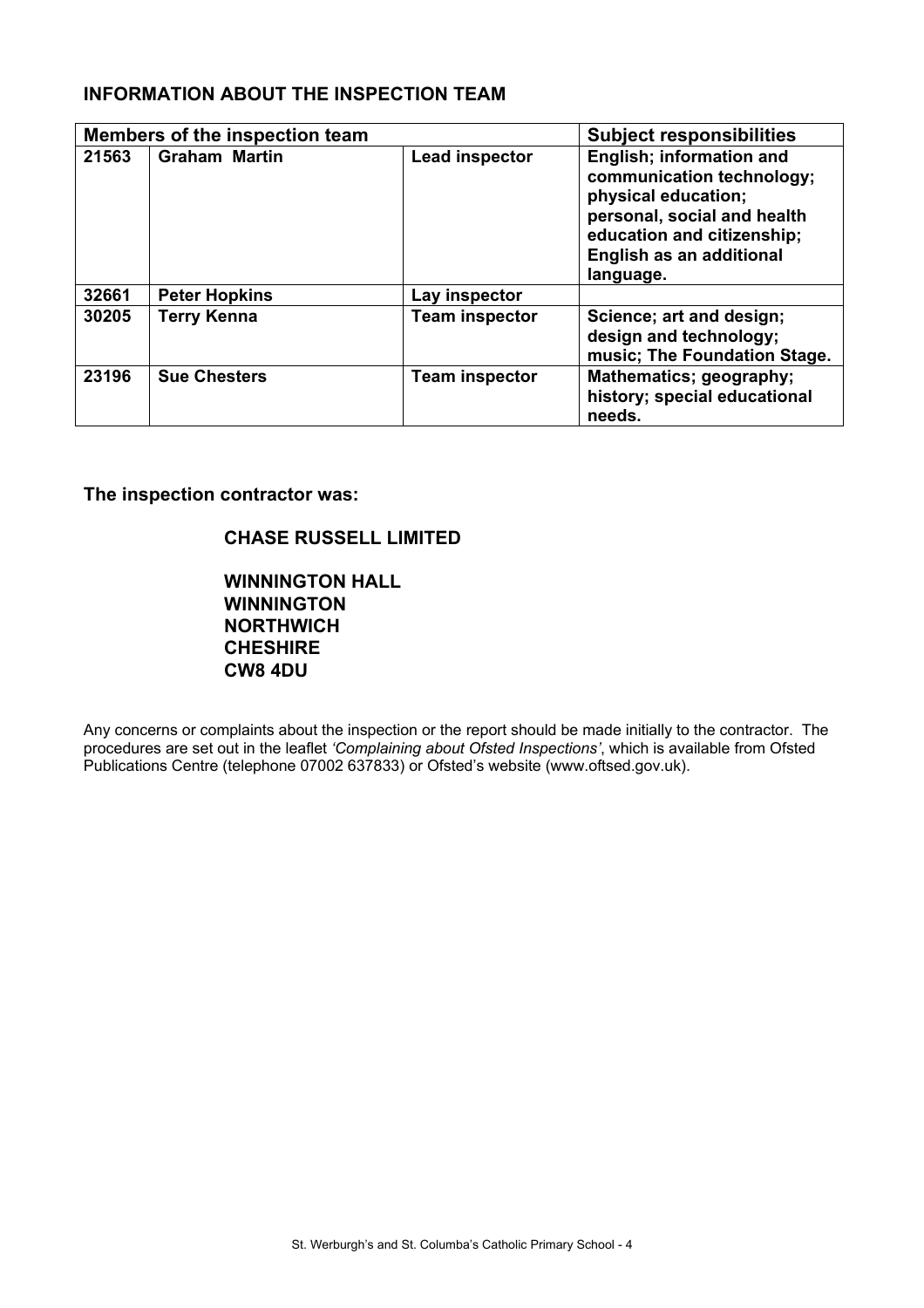## **REPORT CONTENTS**

|                                                                                                                                    | Page |
|------------------------------------------------------------------------------------------------------------------------------------|------|
| <b>PART A: SUMMARY OF THE REPORT</b>                                                                                               | 6    |
| PART B: COMMENTARY ON THE MAIN INSPECTION FINDINGS                                                                                 |      |
| <b>STANDARDS ACHIEVED BY PUPILS</b>                                                                                                | 8    |
| Standards achieved in areas of learning, subjects and courses                                                                      |      |
| Pupils' attitudes, values and other personal qualities                                                                             |      |
| <b>QUALITY OF EDUCATION PROVIDED BY THE SCHOOL</b>                                                                                 | 11   |
| Teaching and learning<br>The curriculum<br>Care, guidance and support<br>Partnership with parents, other schools and the community |      |
| <b>LEADERSHIP AND MANAGEMENT</b>                                                                                                   | 15   |
| PART C: THE QUALITY OF EDUCATION IN AREAS OF LEARNING AND<br><b>SUBJECTS</b>                                                       | 18   |
| AREAS OF LEARNING IN THE FOUNDATION STAGE                                                                                          |      |
| <b>SUBJECTS IN KEY STAGES 1 AND 2</b>                                                                                              |      |
| PART D: SUMMARY OF THE MAIN INSPECTION JUDGEMENTS                                                                                  | 30   |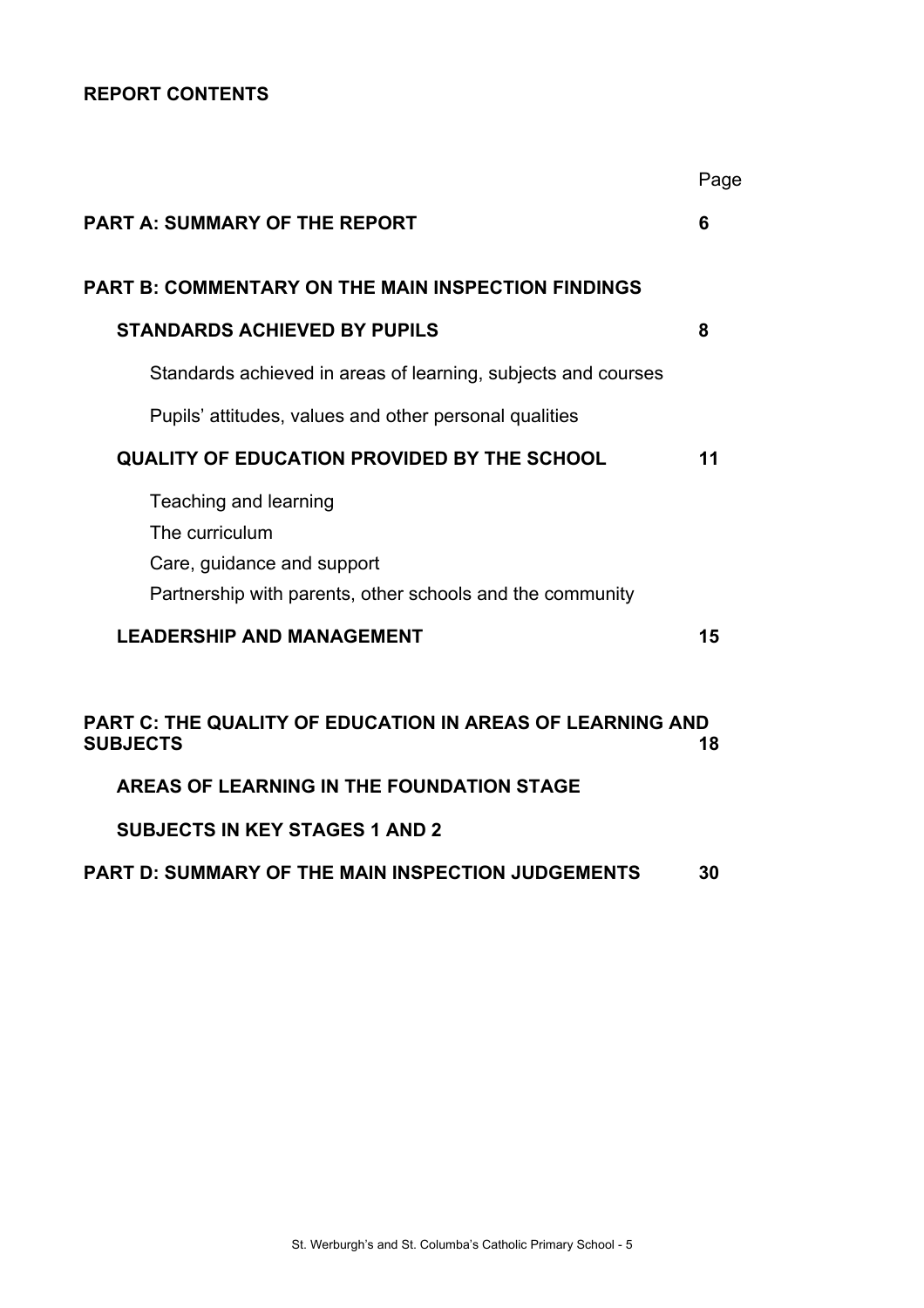# **PART A: SUMMARY OF THE REPORT**

## **OVERALL EVALUATION**

**This is a very good school with some excellent features.** The school's excellent ethos is securely based in its mission to value everyone as of infinite worth to God. The school is led very well. Pupils' behaviour and attitudes are excellent and there is outstanding provision for their spiritual, moral, social and cultural development. It is popular with parents because it successfully provides a high standard of care for their children and helps them to become very good learners. Pupils are happy and they like the school because there are very good relationships and their views are valued. They achieve very well because they are taught very well and they have very good opportunities to learn. Standards are very good in English, mathematics and science. The headteacher's vision for the school is very good and promotes high standards of teamwork. There is very good day-to-day and financial management. The school provides very good value for money.

## **The school's main strengths and weaknesses are:**

- The headteacher has a very good educational vision for the school. By promoting high standards of teaching and learning, she establishes a strong role model for other leaders.
- Very good teaching results in very high standards in English, mathematics and science. The pupils' excellent behaviour and attitude to learning results in very good learning and achievement.
- The day-to-day organisation and management of the school are very efficient.
- The governors support and challenge the school very well because they have a very good understanding of the school's strengths and weaknesses.
- Achievement for the children under five in the Reception classes is not as high as in the rest of the school because assessments of children's learning are not sufficiently well structured.
- The school provides very good opportunities for pupils to make suggestions about how their school could be improved. There is good provision for the care of pupils, for their personal and social development and for their health education.

The school has made very good improvement since it was last inspected. Teachers' planning and assessment is now very good overall. Support staff are used well to maximise pupils' learning. The value placed on pupils' wellbeing is seen in the improvements to the school's accommodation, in the better provision for their personal, social and health education and in the interesting range of opportunities for learning beyond the national curriculum.

#### **STANDARDS ACHIEVED**

#### **Year 6 results**

| <b>Results in National</b><br>Curriculum tests at the end |      | similar schools |      |      |
|-----------------------------------------------------------|------|-----------------|------|------|
| of Year 6, compared with:                                 | 2002 | 2003            | 2004 | 2004 |
| English                                                   |      | B               | n    |      |
| <b>Mathematics</b>                                        |      |                 |      |      |
| Science                                                   |      |                 |      | B    |

*Key: A – well above average; B – above average; C – average; D – below average; E – well below average Similar schools are those whose pupils attained similarly at the end of Year 2.* 

**Pupils achieve very well overall.** Good achievement in the Foundation Stage leads to most children in the Reception class exceeding the goals they are expected to reach by the end of the Reception year. Year 1 and 2 pupils achieve very well in reading and mathematics and well in writing to attain results above national averages in the national tests and assessments at the end of Year 2. Continuing very good achievement in Years 3 to 6 means that, by the end of Year 6,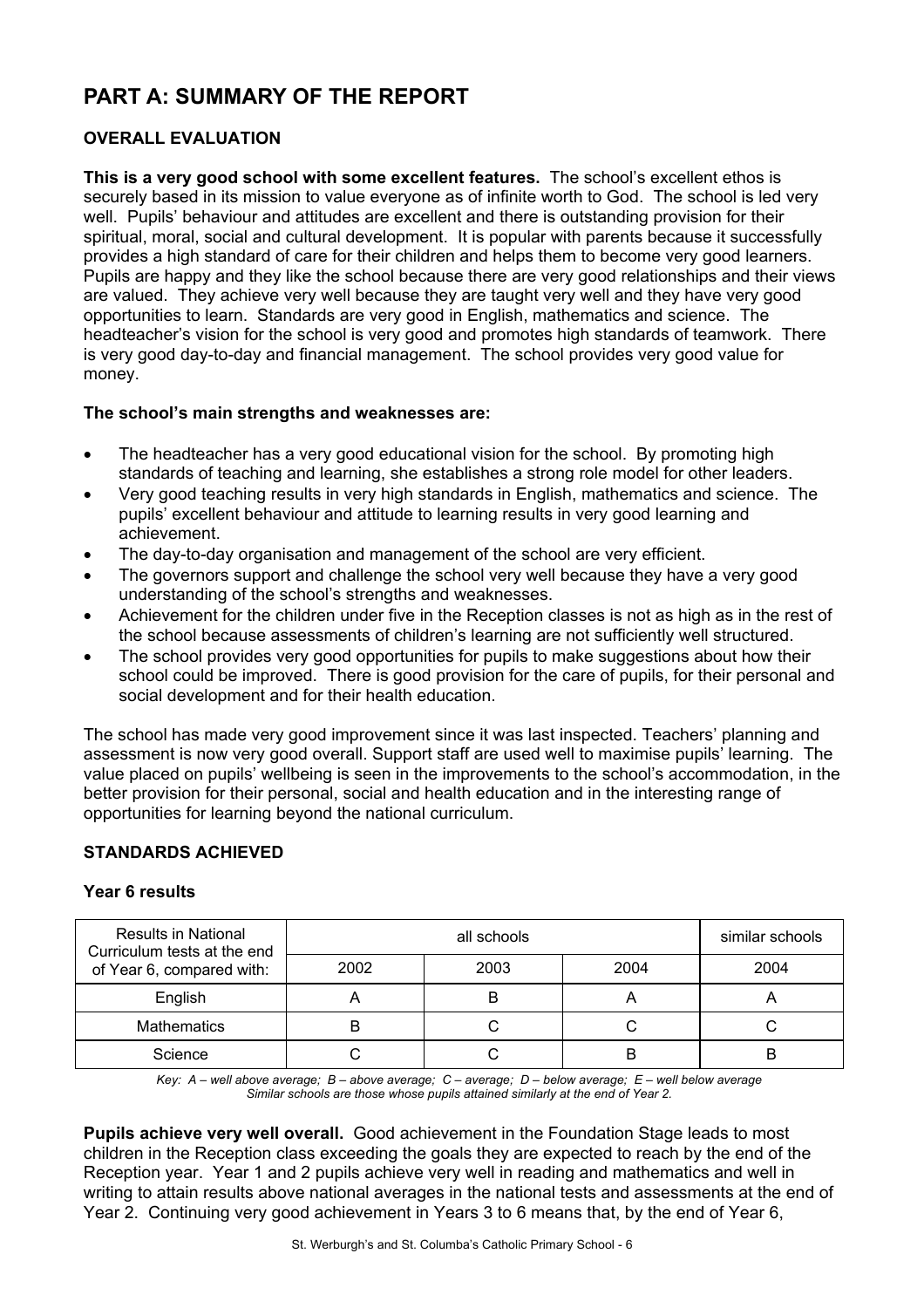standards are well above the nationally expected level in English, above the nationally expected level in science and similar to the nationally expected level in mathematics, with results in English showing that the school compares very well with similar schools. Standards in information and communication technology (ICT) are satisfactory. Good provision for pupils with special educational needs means that they also achieve very well. By the end of their time in the school pupils are academically and socially very well prepared for their continuing education.

Pupils' behaviour is **excellent** and they have outstandingly good attitudes to their work. Pupils' personal qualities, including their spiritual, moral, social and cultural development, are excellent. As a result, pupils are very polite and considerate of the needs of others. Pupils work hard, they are conscientious and they respond very well to the good opportunities for learning that the school provides.

Attendance is **satisfactory**. Pupils enjoy coming to school to learn and they arrive punctually.

## **QUALITY OF EDUCATION**

The quality of education is **very good**. Very good teaching helps pupils to become effective learners and attain well above average national standards at the end of Years 2 and 6. Good assessments help teachers to set clear targets for learning. Very good partnerships with parents and a curriculum rich with enjoyable activities help pupils to value learning and to have excellent attitudes. Pupils achieve very well because they are very well cared for, they enjoy learning and they have very good relationships with the adults in their school.

## **LEADERSHIP AND MANAGEMENT**

**This is a very well-led and managed school.** The very good educational leadership of the school by the headteacher, and the good leadership of other key staff, help the school to achieve its mission to value every child's worth. Very efficient management promotes good teamwork among the staff to enhance the quality of education. The governors, who ensure that the school meets its statutory requirements, have a very good awareness of the school's strengths and weaknesses. This helps them to provide very good levels of support and to set realistic challenges to the school's team of leaders.

## **PARENTS' AND PUPILS' VIEWS OF THE SCHOOL**

Parents have very good views of the school. They know that the school works hard to provide the best it can for their children. They speak highly of the school's work to involve them in their children's learning. As a result, parents have a very effective working partnership with the school.

The pupils like their school. They know that the teachers care for them very well and will help them to do their best, so they try very hard with their work. Pupils value the very good opportunities they have to discuss their school and to make suggestions about how it could be improved.

## **IMPROVEMENTS NEEDED**

The school has built the right targets into its improvement plan. To continue with this improvement effectively, the school needs to:

• Strengthen the leadership and management of the Foundation Stage provision for children under five.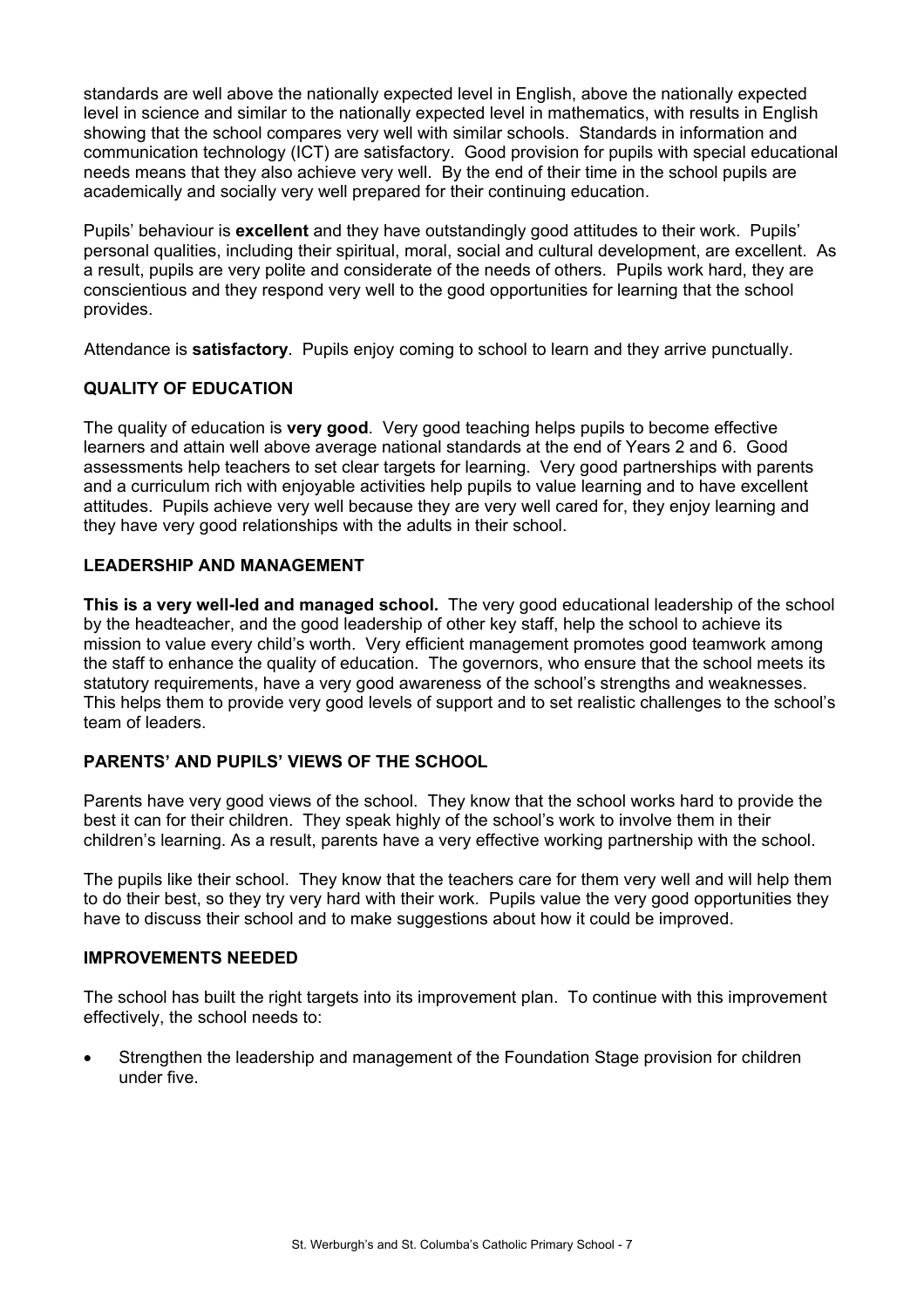# **PART B: COMMENTARY ON THE INSPECTION FINDINGS**

## **STANDARDS ACHIEVED BY PUPILS**

## **Standards achieved in areas of learning, subjects and courses**

Children achieve **well** in the Foundation Stage and **very well** in Years 1 to 6. Overall, standards are well above national averages. The standard of reading is a strength throughout the school. Pupils with special educational needs and those with English as an additional language achieve **very well,** as do pupils who are gifted and talented.

## **Main strengths and weaknesses**

- Pupils do not achieve as well in the Foundation Stage as they do in Years 1 to 6.
- Pupils achieve very well in Years 1 to 6.
- Pupils make very good progress in reading.

- 1. Because of their good achievement, resulting from very good teaching, the majority of children in the Foundation Stage meet, and a few exceed, the learning goals in all six of the areas of learning for children of their age. Scrutiny of last year's work, which relates to pupils who have started Year 1, indicates that the children achieve well from an average level of attainment when they enter. By the end of the Reception year, good achievement in personal and social development and in communication, language and literacy and mathematical understanding leads to good preparation for learning in the basic skills of literacy and numeracy by the start of Year 1. The children's personal and social skills develop well in the Foundation Stage so that they are very keen to learn. This is a direct result of the good encouragement they receive from adults in the school and from the very strong links that the school has with parents as partners in education. The effect this partnership has on the pupils' achievement is good.
- *2.* On average over the past three years, Year 2 pupils have exceeded the national average in reading with little difference between the results of boys and girls. Standards in writing and mathematics are also above the national average, with both boys and girls performing better than boys and girls nationally, an improvement since the last inspection. The trend of results in Year 2 over the past five years for reading, writing and mathematics has been above the national trend of improvement. Teacher assessed results in science in Year 2 in 2004 show that pupils were above average.
- 3. The trend of results in national tests in Year 6 over time has also been above the national average. National test results in English in 2004 show standards well above the national average, above the national average in science and similar to the national average in mathematics. In English, results in 2004 were very good in comparison with similar schools. In all three subjects of English, mathematics and science, combined results for boys and girls have been significantly above the national average.
- 4. Pupils in Years 1 and 2 achieve very well in reading and writing. By Year 2 pupils have good strategies for tackling unfamiliar words. This very good achievement in reading continues into Years 3 to 6 and their reading skills are well above expectations by age 11. Pupils also achieve very well in writing in Years 1 to 6, resulting in standards well above national averages. Pupils' handwriting is of a good standard with a good level of accuracy in spelling due to a coherent and well structured approach to this aspect of English.
- 5. In mathematics, pupils in Year 2 are currently exceeding expectations for their age and achieving very well because they are gaining a good understanding of number through discussing mental strategies. As a result they are secure in their conceptual development of number. Currently standards in Year 6 are well above expectations because a strong emphasis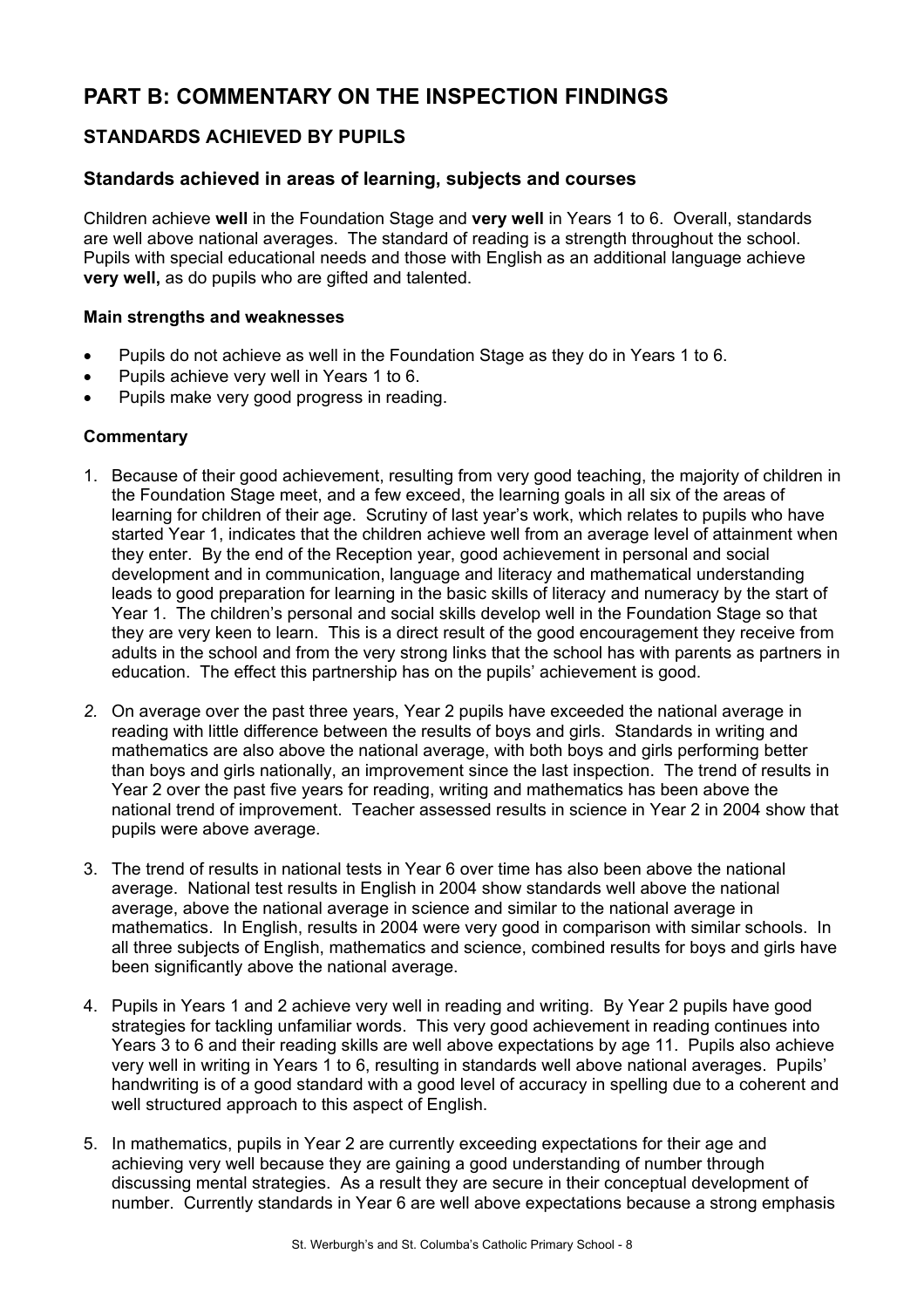on improving teaching and learning in mathematics gives pupils a secure grasp of the full range of number skills.

- 6. Pupils achieve very well in science by Year 2 and reach above average standards in their work. This represents very good improvement since the last inspection. They achieve very well by Year 6 and exceed expectations for their age. In information and communication technology, pupils achieve well to reach average standards by Year 2 and by Year 6.
- 7. Pupils with special educational needs, those who have English as an additional language and those who have special gifts and talents, achieve very well overall. They achieve well in the reception classes, but better in Years 1 and 2 and Years 3 to 6. Pupils with special educational needs are well supported.

*Standards in national tests at the end of Year 2 – average point scores in 2004* 

| Standards in: | School results | National results |
|---------------|----------------|------------------|
| Reading       | 17.1 (17.2)    | 15.8 (15.7)      |
| Writing       | 15.2(15.4)     | 14.6 (14.6)      |
| Mathematics   | 16.7 (17.6)    | 16.2 (16.3)      |

*There were 28 pupils in the year group. Figures in brackets are for the previous year* 

#### *Standards in national tests at the end of Year 6 – average point scores in 2004*

| Standards in: | School results | National results |
|---------------|----------------|------------------|
| English       | 29.3 (28.2)    | 26.9 (26.8)      |
| Mathematics   | 27.0 (27.0)    | 27.0 (26.8)      |
| Science       | 29.6 (28.7)    | 28.6 (28.6)      |

*There were 28 pupils in the year group. Figures in brackets are for the previous year* 

## **Pupils' attitudes, values and other personal qualities**

Pupils' attitudes, values and other personal qualities are **excellent**. Their behaviour in lessons and at playtimes is **excellent.** The promotion of the pupils' spiritual, moral, social and cultural development is **excellent**. Pupils arrive punctually and attendance is **satisfactory**.

## **Main strengths and weaknesses**

- Pupils have excellent attitudes to school.
- Their behaviour in lessons and around school is exemplary.
- The school gives pupils many excellent opportunities to develop their personal skills.
- Pupils are ready for even more opportunities to take charge of their own learning.
- The provision that the school makes for pupils' spiritual, moral, social and cultural development, and the corresponding response of the pupils, are excellent.

## **Commentary**

8. Pupils have excellent attitudes to school. They say that they enjoy school and like their teachers very much. Pupils are polite but not afraid to ask pertinent questions. In lessons, in response to the teachers' high expectations and very good management, pupils listen to staff carefully and concentrate on the tasks that they are given. The excellent relationships between all members of the school community ensure that all are valued for their contributions. This helps to develop exemplary attitudes among the pupils to work and learning.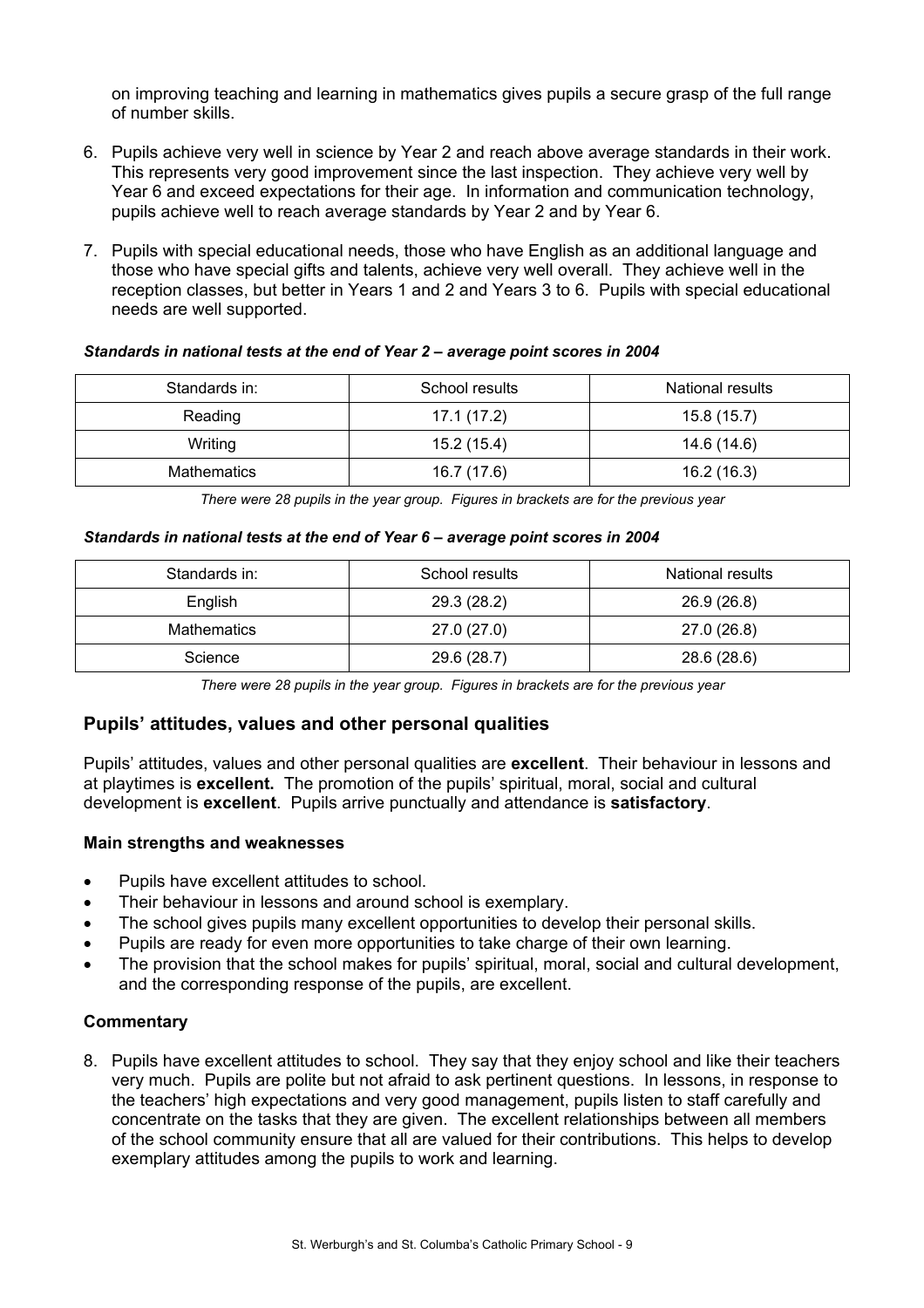- 9. The teaching staff have a quiet and engaging manner which strongly affects pupils' behaviour in a very positive way. All staff and pupils are involved in considering, and establishing the high expectations of conduct throughout the school. This ensures that everyone understands the policy and that the high expectations are fulfilled. Hence, pupils behave outstandingly well in and around school. In lessons they respond very positively to the lively and practical activities that teachers plan. As a result, behaviour in lessons is excellent.
- 10. The school places great emphasis on pupils' personal development. It gives pupils many excellent opportunities to develop their personal skills. This underpins all of its work. As a result, pupils readily accept responsibility when asked to do so. They respect each other and the adults in the school. The essence of the school is to make learning fun. As a result, pupils show pleasure in their own and others' achievements. They know what is expected of them and they respond very well. They enjoy solving their own problems and say that they are ready to take more responsibility for their own learning.
- 11. The school is outstandingly successful in providing opportunities for pupils' spiritual, moral, social and cultural development. As a result, all aspects of pupils' development are excellent. This is very good improvement since the last inspection. The school incorporates a strong spiritual dimension into its work. Consequently, pupils reflect on their actions and take great delight in, and appreciate, the world around them. They learn to respect each other's feelings and beliefs and are prepared to listen to other peoples' views. They learn right from wrong and are upset if their behaviour causes concern to adults or to their friends. Pupils work and play together with enjoyment. They become mature and sensible members of the community and expect their peers to do the same. The school encourages pupils to celebrate the diversity of the cultures and traditions in its midst and in the wider world. As a result, pupils learn quickly that other peoples' lifestyles are as valid as their own. This makes it a pleasure to be part of the school family.

## **Attendance**

#### *Attendance in the latest complete reporting year (%)*

| Authorised absence |  | Unauthorised absence |     |
|--------------------|--|----------------------|-----|
| School data:       |  | School data:         |     |
| National data:     |  | National data:       | J.4 |

*The table gives the percentage of half days (sessions) missed through absence for the latest complete reporting year.*

12. In the last year attendance has been satisfactory and in line with the national median. Pupils' punctuality is also satisfactory.

## **Exclusions**

| <b>Categories used in the Annual School Census</b> | No of pupils<br>on roll | Number of<br>fixed period<br>exclusions | <b>Numb</b><br>perma<br>exclus |
|----------------------------------------------------|-------------------------|-----------------------------------------|--------------------------------|
| White – British                                    | 247                     |                                         | 0                              |
| White – any other White background                 | 3                       |                                         | 0                              |
| Mixed-White and Black Caribbean                    |                         |                                         | 0                              |
| Mixed – any other mixed background                 | 5                       |                                         | 0                              |
| Any other ethnic group                             | 2                       |                                         | 0                              |
| No ethnic group recorded                           | 19                      |                                         | 0                              |

#### *Ethnic background of pupils* **Exclusions in the last school year**

| No of pupils<br>on roll | Number of<br>fixed period<br>exclusions | Number of<br>permanent<br>exclusions |
|-------------------------|-----------------------------------------|--------------------------------------|
| 247                     |                                         |                                      |
| 3                       |                                         |                                      |
| 2                       |                                         |                                      |
| 5                       |                                         |                                      |
|                         |                                         |                                      |
|                         |                                         |                                      |

*The table gives the number of exclusions, which may be different from the number of pupils excluded.*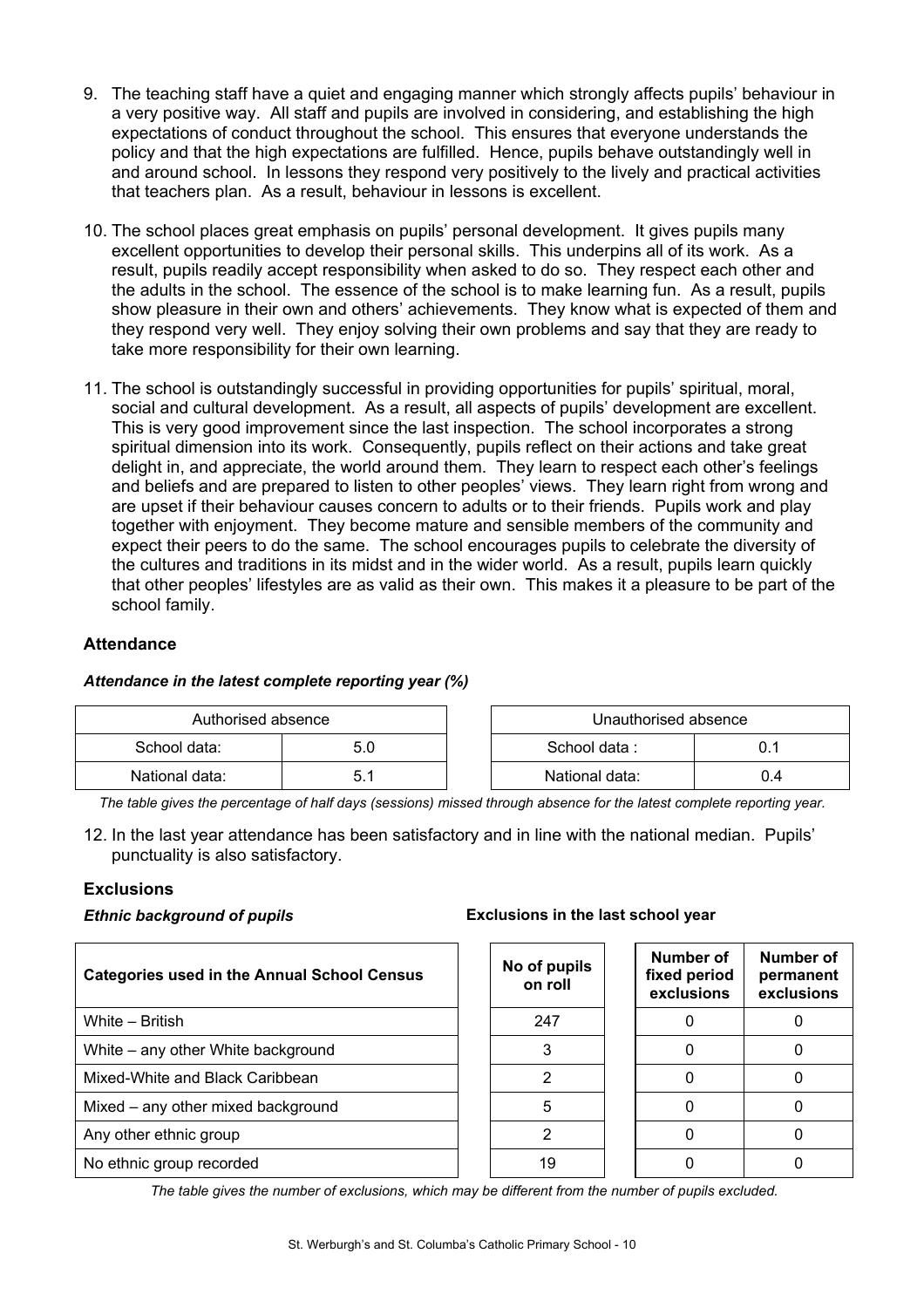## **QUALITY OF EDUCATION PROVIDED BY THE SCHOOL**

**The school provides a very good quality of education.** Teaching and learning observed during the inspection was very good. The curriculum is planned very well with a very good range of opportunities to learn from the community and the local environment. There is good provision for pupils with special educational needs. Assessment of pupils' work is satisfactory for children under five in the Foundation Stage and good overall in the school. The staff take very good care of the pupils and they make very good arrangements for their welfare. There are very good links with parents and with the community.

## **Teaching and learning**

The quality of teaching and learning is **very good**. Assessment is **good**.

## **Main strengths and weaknesses**

- The quality of teaching is very good and results in pupils learning very successfully.
- Teachers plan exciting practical activities so that pupils can become actively involved in their own learning. Pupils are eager to learn from practical opportunities.
- Assessment is good overall and teachers use the information that they gather well.
- The school has clear plans to spread the good assessment practice throughout the school and across all areas of the curriculum.

## **Commentary**

- 13. The quality of teaching, throughout the school and across all subjects, is very good. This enables pupils to learn very successfully and results in very good achievement. The overall quality of teaching has improved since the last inspection. The very good quality teaching is exemplified by the:
	- very high expectations staff have that pupils will behave well and work hard, which results in pupils working very hard and enthusiastically;
	- teachers' very good planning, through which they match work very closely to the needs of pupils of all ages and abilities;
	- quiet, dignified way in which teachers explain what it is that they want pupils to achieve in each lesson, which commands pupils respect and ensures that they listen to what they have to do;
	- very good links teachers plan between subjects, which means pupils learn in a joined up way and make sense of what they study.
- 14. Teachers make learning fun for the pupils. They plan exciting activities for the pupils to do. They organise lessons so that pupils can take an active part and can take charge of their own learning. This is very successful. It was seen time and time again in lessons in many subjects. For example, in a:
	- history lesson in Year 4, the teacher took on the role of a 'plague doctor' and enthralled the pupils by telling them how to make potions to save them from infection;
	- Year 6 mathematics lesson, when pupils experimented to find the weight of plastic cubes by immersing them in water;
	- numeracy lesson in Year 3, when pupils searched very successfully for patterns in numbers to consolidate their understanding of place value.

In all of these lessons, the pace of learning was very good and the activities very successfully challenged all pupils. The pupils said that they enjoy working out how to tackle the activities for themselves because they feel in charge of what they learn. They like these opportunities and would welcome more.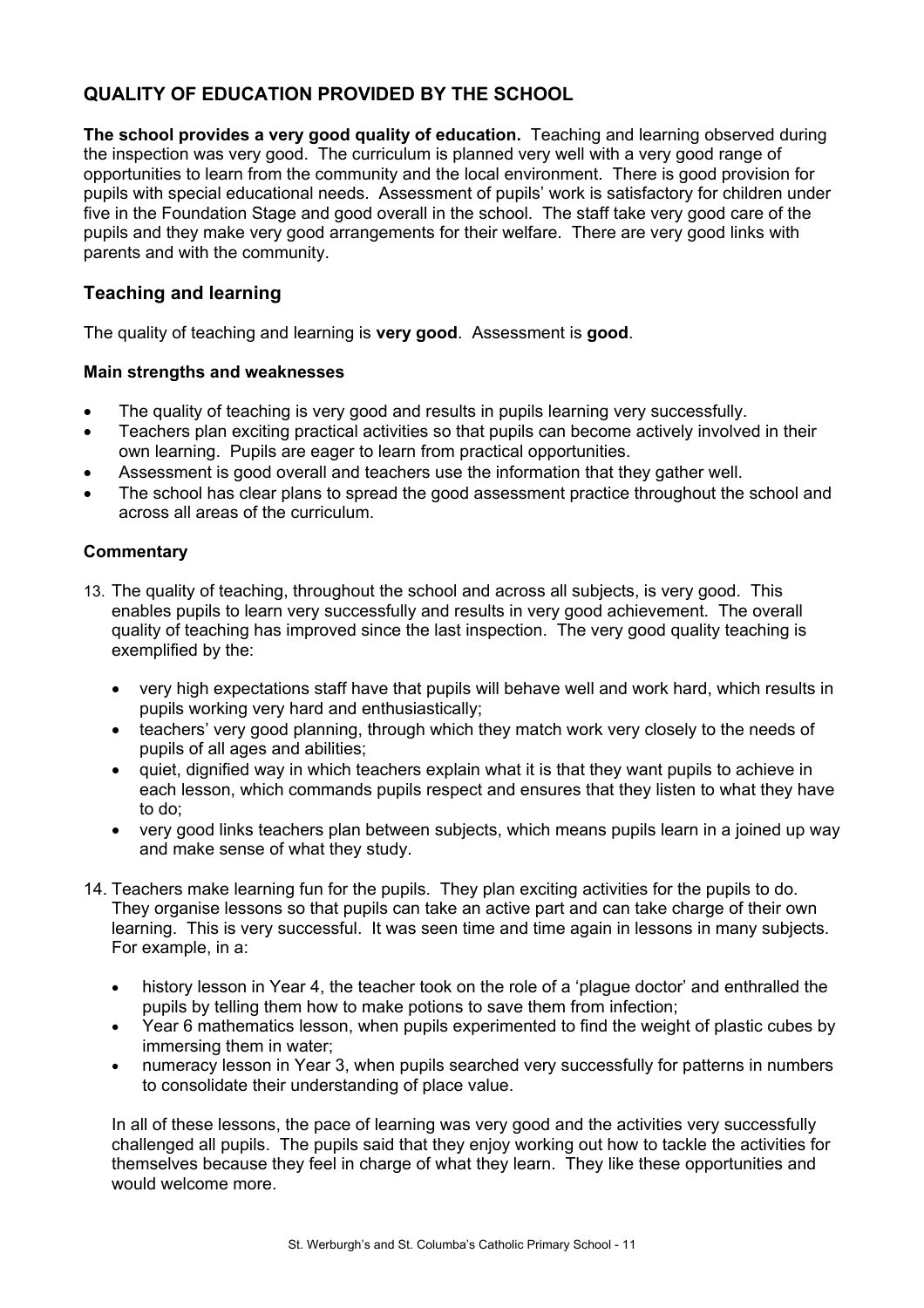- 15. Overall, teachers assess pupils' learning and track their achievements well. They use the information gathered productively to monitor pupils' progress and to plan work which challenges pupils effectively. There is some very good assessment practice in place, particularly in English and mathematics. Teachers involve the pupils in assessing their own work. They do this through very good marking, which acts as a dialogue between teacher and pupil. Thus, pupils know exactly what it is that they have to do to improve. They write their own return comments on how successful they think they have been. In Years 3 to 6, pupils use a 'traffic light' system to tell their teacher how well they think they have succeeded. If they are not sure, they use a red or orange crayon and, when they understand completely, they use green. In the other year groups a variety of self-assessment techniques is in place, all of which pupils use honestly and openly to show very clearly how they think that they achieve. The school has identified the need to draw these very good systems together and spread them across all subjects.
- 16. Very good quality teaching assistants give very good support to pupils identified with SEN. They are very well deployed and work with individuals and small groups, giving targeted support, matched very closely to the needs identified in pupils' individual education plans (IEPs). This has a very positive impact on pupils' learning and enables them to achieve very well.

#### *Summary of teaching observed during the inspection in 30 lessons*

| Excellent | Very good | Good   | Satisfactorv | Unsatisfactory | Poor   | Very Poor |
|-----------|-----------|--------|--------------|----------------|--------|-----------|
| 2(7%)     | 17(57%)   | 9(29%) | (7%          | $0(0\%)$       | 0 (0%) | $0(0\%)$  |

*The table gives the number of lessons observed in each of the seven categories used to make judgements about lessons; figures in brackets show percentages where 30 or more lessons are seen.* 

## **The curriculum**

The curriculum meets pupils' needs **very well.** It is broad and balanced and of very good quality. It enables all groups of pupils to achieve very well.A good range of extra-curricular activities, visits and visitors all enrich the curriculum **well**. The **good** quality and quantity of accommodation and resources of the school meet the needs of the curriculum well.

## **Main strengths and weaknesses**

- A very good whole school approach to planning, evaluation, and monitoring curriculum innovation, which very effectively supports all pupils' learning.
- The wide and varied opportunities for curriculum enrichment.
- Provision for pupils' personal, social, and health education is very good.
- There is good quality accommodation and resources. However, use of the outside area for children's physical development in the Foundation Stage is limited.

- 17. Since the last inspection, the curriculum has improved and is now very well planned to ensure that pupils of all abilities are able to carry out research and use investigational skills within the subjects of the curriculum, which is very broad and well balanced. Curriculum planning for the Foundation Stage children has made good improvement and is now very good. Thorough attention is given to long and medium-term planning, and this helps to ensure a consistent approach, for instance between the different classes in the same year-group.
- 18. Because of the school's very careful scrutiny of its work, it is able to adopt an innovative, whole school approach to curriculum planning. A good range of extra-curricular activities enhances the curriculum and makes a significant contribution to the development of pupils' physical, social and intellectual skills. These are very well supported by all pupils and cover a wide range, such as computer, music, art, dance and drama clubs. Sporting activities cover a wide range including boys and girls football, cross country, and netball. There are a good range of visits to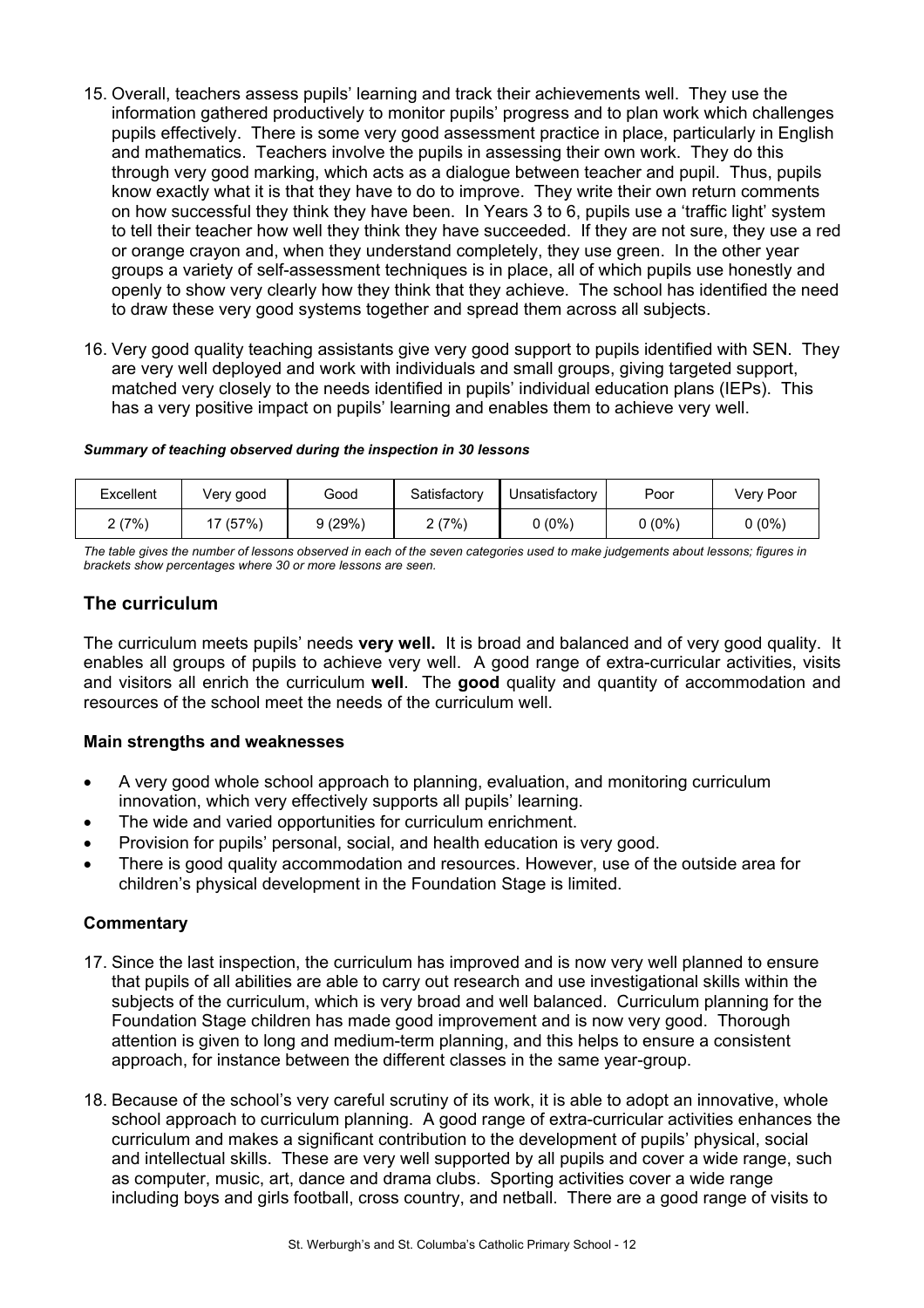places of educational interest, which brings learning alive for the pupils. Also, the wide range of visitors stimulates their interest in music, the arts and the wider local community.

- 19. Provision for personal, social, health and citizenship education is very good. The exceptionally positive and valuing ethos of the school and the outstanding relationships between teachers, all support staff and pupils provide extremely well for their personal development. There is a very well structured programme for personal, social, health and citizenship education (PSHCE), taught through designated and other curriculum subjects, particularly religious education and science. This programme, combined with exceptionally high expectations by all adults, enables pupils to develop very well and underpins their generally very good attitudes and behaviour.
- 20. There are well established systems in place to support pupils with special educational needs (SEN) as they move through the school. Individual education programmes (IEPs) are of very good quality and match pupils' needs closely. They are shared with the pupils and their parents. All involved staff are aware of the needs of each pupil. However, systems are not robust enough to support a sudden increase in the number of pupils with special needs. Similarly, systems would not easily support an increase in the severity of diagnosed needs, particularly if combined with behavioural and emotional problems.
- 21. Overall the school's accommodation, grounds and resources are good. The good range and quality of resources support learning well in all areas of the curriculum. The Foundation Stage has satisfactory outdoor provision; however, the small area is insufficient to accommodate enough equipment to fully develop children's gross motor skills. Children have very limited access to an outside area where these are available.

## **Care, guidance and support**

The provision of pupils' care, welfare and health and safety is **very good**. The provision of support, advice and guidance based on monitoring is **very good**. Pupils' involvement through seeking, valuing and acting on their views is **very good**.

## **Main strengths and Weaknesses**

- Pupils receive very good guidance and support, which contributes to their personal and academic development.
- The school has a thorough approach to health and safety and care which ensures a safe environment for pupils.
- Pupils have a trusting relationship with staff, which contributes to the happy and friendly atmosphere in the school.
- The School Council provides pupils with a good opportunity to contribute to school life.

## **Commentary**

22. A key element of the school mission statement is to recognise that every child is unique and this, together with the Christian ethos of the school, underpins school life. School assemblies focus on pupils' rights and responsibilities and pupils are made aware of the activities of children from around the world and of world issues, for example "Fair Trade". The school monitors the academic and personal development of pupils well. Records are updated termly and passed to the next teacher as pupils progress through the school. This information is included in the annual report to parents. Pupils' moral development is a key element of the "Here I am" programme and health and welfare is part of the PSHCE curriculum. Parents feel that they receive good feedback and support from staff about the personal development of their children and that they work together as a team to deal with any issues. The needs of pupils with special educational needs are regularly checked and the school uses external agencies such as medical experts to provide accurate assessments when needed.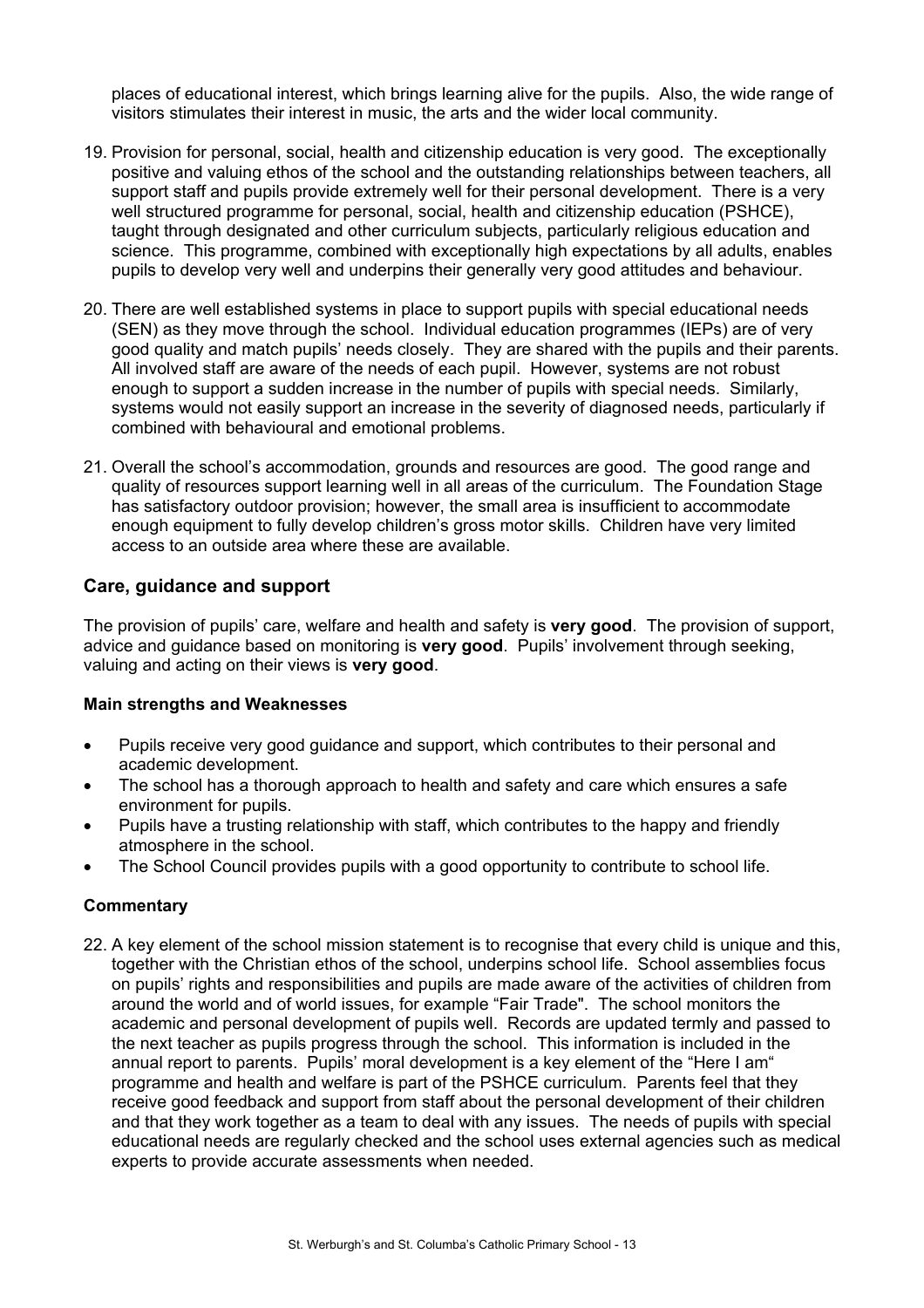- 23. The school has very clear and thorough policies for health and safety and child protection. There is a nominated child protection officer and all staff are kept informed through staff meetings. All concerns are recorded and the headteacher takes the appropriate action. The school works closely with other agencies to support both pupils and parents. The Maintenance Officer checks the school daily for health and safety issues and the health and safety governor and the teachers' health and safety representative are also involved in safety checks. There is also an annual audit carried out by the County Council. Specialist contractors properly carry out mandatory checks of fire and water equipment. Regular reports are presented to the Health and Safety Committee of the Governing Body. Teachers carry out regular risk assessments and any safety issues are built into lesson plans. They also log any health and safety concerns and report them to the Maintenance Officer.
- 24. Staff are well aware of any medical or dietary needs of pupils. Parents keep the school informed of any special needs and all staff are then made aware of any action to be taken. Details of necessary action are kept safely. The kitchen staff prepare any special food that is necessary and the school nurse visits the school to train staff in the use of specialised emergency equipment. Each class has ready access to equipment for the needs of asthma sufferers. The school promotes healthy eating and requests that parents do not include fizzy drinks with school lunches. At the before and after school clubs, pupils are provided with water. More healthy food is gradually being introduced into the lunchtime menu and pupils receive stickers and praise for trying healthy options. The school, in partnership with parents, has developed a project called "Safer Routes to School" which includes cycle proficiency training and three walking buses, which encourage pupils to walk to school guided by parent volunteers.
- 25. Pupils like coming to school and have a trusting relationship with adults. Pupils relate very well to their teachers in the classroom and are keen to take part in lessons, answer questions and carry out any tasks given to them. Pupils are friendly and talk confidently to adults. In the playground they clearly relate well to the midday supervisors and play games with them.
- 26. The School Council provides a good opportunity for pupils to play an increasing role in school life. Pupils are keen to be on the School Council, and every year each class elects its representatives. A teacher is given the specific role of supporting the School Council and being the link person to the staff. Each class has a book for suggestions, which form the basis for regular meetings. School Council members have promoted healthy eating by speaking to the whole school at assembly about the benefits of healthy food. They have also played a part in gaining additional playground equipment, which was supported by a grant from a national bank with locally based headquarters. The impact of the School Council can be seen in many small changes about the school and also in the opportunities it provides for the pupils' self development and confidence.

## **Partnership with parents, other schools and the community**

The school has **very good** links with parents, the community and with other schools and colleges.

#### **Main strengths and weaknesses**

- The school provides parents with a wide range of information about activities in the school and the progress of their children.
- Parents play a major part in the life of the school.
- The extensive links with the High School and other partner schools support learning and promote the smooth transfer of pupils to secondary school.

#### **Commentary**

27. Parents have a very positive view of the school and they feel that they are well informed about school activities and the progress of their children. The school has developed a comprehensive website that provides a wide range of information. It contains the School Prospectus and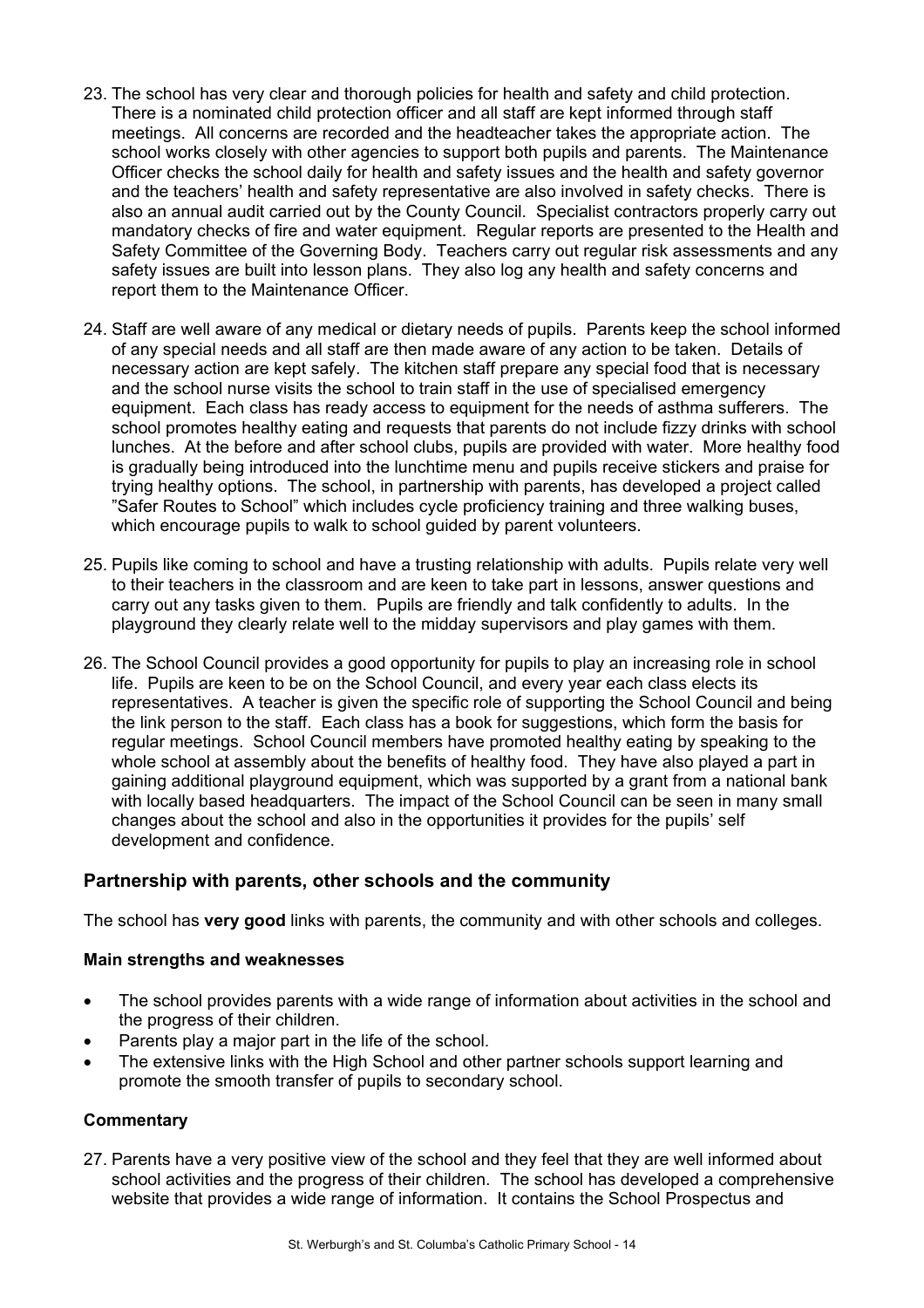Governors Report, both of which contain detailed information about school ethos and performance, policies on behaviour and attendance and details of the school community. Parents receive regular newsletters containing general information about school activities and key dates. They also receive an annual report that provides details of their child's academic and social development. The report details what has been achieved, what the next steps will be and what the key targets are. There are two parents evenings every year and these are well attended. Parents feel that school staff are very approachable and they can discuss any issues or concerns on an informal basis with the class teachers. Parents also feel that the home/school link books are of great benefit. They can make comments on homework and teachers will address any concerns. The school has arranged for courses to be provided in the school for parents. Courses on ICT and writing provide parents with information and skills to support learning at home. There have also been informal coffee meetings at which parents can discuss a range of school issues and evening meetings to help parents think about their faith and support their children in preparing for sacraments.

- 28. Parents play an active role in school life. Many parents help in the classroom supporting reading and project work. Others help with the school website, flowers in school and on school trips. Parents have also taken part in developing the "walking bus" and bring pupils to school every day. Some parents have given a talk to parents of children new to the school in order to support induction. There is an active PTA that raises a significant amount of money for the school by organising a range of social events.
- 29. The school has strong links to the Catholic High School and the cluster of feeder schools, which are providing benefits to the pupils. Pupils from Year 5 and Year 6 visit the High School in order to become familiar with their new school. Staff from the High School regularly visit the school to talk to pupils and take lessons. The schools have developed a number of transition projects in science and in mathematics that pupils begin in Year 6 and continue in the High School. This year the High School has produced a Transition Pack to aid those pupils that need extra support. The school benefits from the close partnership working within the cluster group. Teachers from the High School have provided additional support to some of the most able pupils and have helped the school by lending them science and information and communication technology equipment to develop learning. The cluster is jointly planning to bid for additional funding to support the gifted and talented pupils within the cluster. The school works hard, with some success, to meet the challenge of establishing worthwhile links with the many local providers of pre-school education.
- 30. Good communication keeps parents well informed about their children's progress through the termly consultation meetings, well written reports and regular availability and approachability of staff. The regular newsletters are informative about school life and the advance notice they receive of the curriculum to be provided during the term enables parents to support their children's studies. Parents appreciate this level of information and are delighted with the way they can approach staff easily and comfortably with any problems or concerns they may have.

## **LEADERSHIP AND MANAGEMENT**

The leadership and management by the headteacher is **very good**, with key staff playing an increasingly high profile role in the school's good leadership.Governance is **good**, and governors have a very good understanding of the school's strengths and weaknesses. Because the school is led and governed well, the drive for self-improvement is effective.

## **Main strengths and weaknesses**

- The school is very well led by the headteacher, who has an outstanding commitment to the inclusion of all pupils and a clear vision and sense of purpose.
- The leadership team support the headteacher well, providing a good model of leadership for all staff, which helps to drive improvement forward.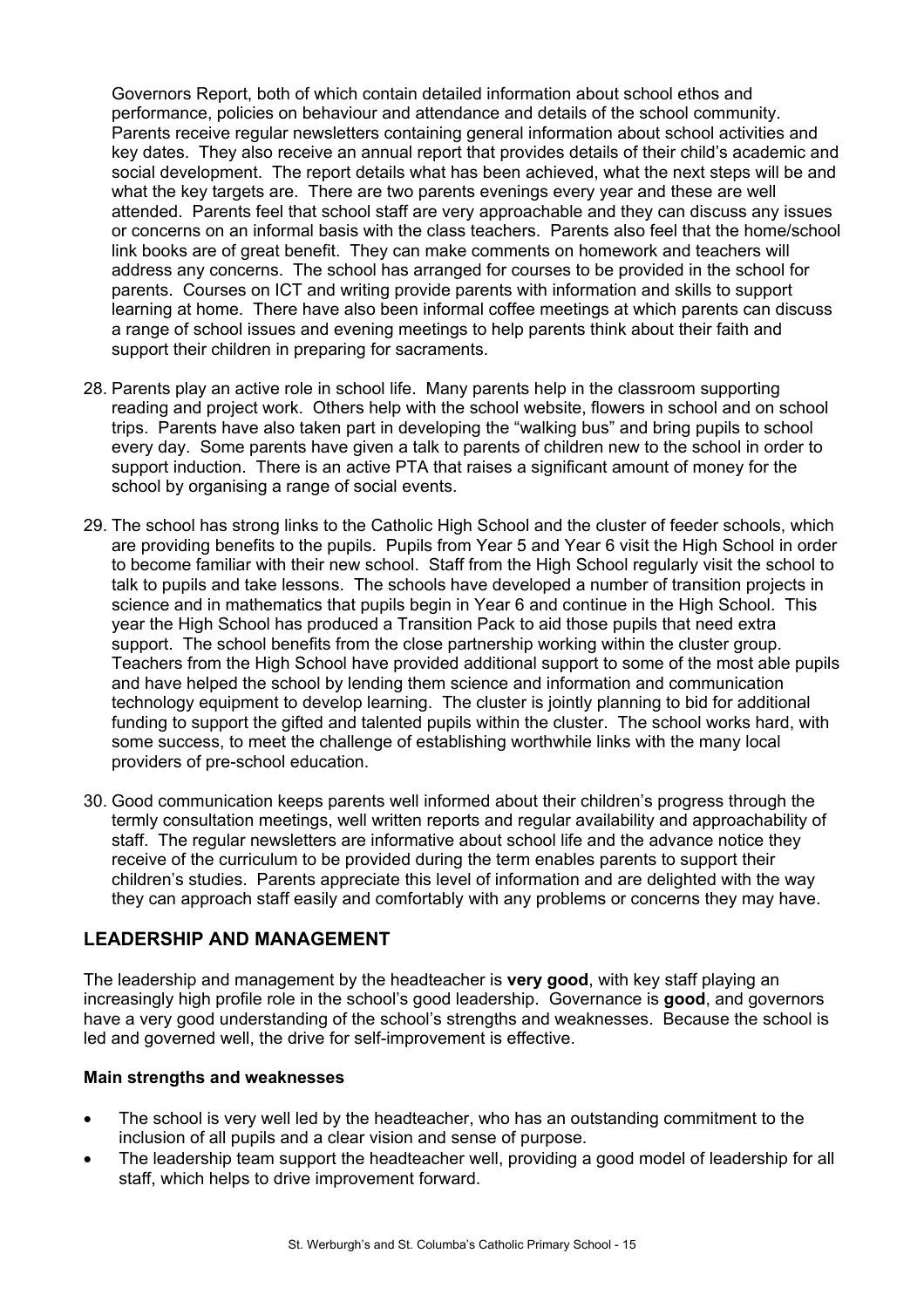- The governors know the school very well. They have a very good level of expertise and play a full part in helping to shape the direction of the school.
- A good school development plan enables all staff to identify their roles and responsibilities in the drive for improvement. The governing body is involved very closely in the process of planning and monitoring school improvement.
- The procedures for checking the performance of the school are good.
- The school's finances are well managed.

- 31. The headteacher has a very clear vision for the improvement of the school, grounded securely in the high aspirations of the mission statement. She is well supported by an experienced deputy headteacher and an effective senior management team. The headteacher's commitment to maintaining a caring, inclusive school is high and is a significant feature in her overall good leadership and management of it. Under her direction, and with the able support of the senior management team, the school has responded very well to the issues highlighted in the last report. Improved accommodation has greatly improved the learning environment, the national strategies for literacy and numeracy have been introduced to good effect and the overall quality of teaching has improved. The school has good systems for checking on its performance, for example through good analysis of test results, enabling the management team to have a clear view of where there are strengths and where there are areas for improvement. Strategic planning is very good and looks to the future needs of the school and the community it serves. However, the management systems for providing support for pupils with special educational needs, while currently good, are not robust enough to withstand any further significant increases in the number of pupils with such needs. The school has taken effective action to raise standards across all ages, as shown in the good results in Years 2 and 6.
- 32. The headteacher has delegated leadership and management responsibilities wisely so that effective teams have been formed. The senior management team is influential, not only in the day-to-day running of the school, but also in supporting school improvement and in the raising of standards. By making key appointments to strengthen the staff team and by giving clear guidance on roles and responsibilities, the leadership of the school has delegated important improvement initiatives to staff with the determination to succeed. For example, careful and effective monitoring of teaching, learning and achievement in the core subjects provided the evidence needed to show that standards could be higher. This is how the school identified the potential to raise standards in mathematics and the resulting good practice that follows is influencing the quality of teaching and learning.
- 33. Governance is good, with some very good features. Governors are involved actively in the life of the school and in the school improvement process. They are very well informed, they have a high level of expertise and they have an effective role in strategic planning. Consequently, they have a very good understanding of the strengths and weaknesses of the school and are able to carry out their statutory duties very well. A healthy balance is struck between supporting and challenging the school's leadership. The school improvement plan, with the full involvement of governors, is thorough and enables the school to measure accurately its progress towards improvement targets. Governors play a full and active part in checking the work of the school. There are good links between governors and subject co-ordinators, which help governors to have a clear picture of what is being done to improve each subject. The good governance of the school is largely the result of very good teamwork within the governing body. A very efficient committee structure enables the governors to manage their workload effectively and to be decisive and constructive.
- 34. The school is very well managed. Good improvements to the school development plan, following up issues raised from the previous inspection, show that the school has successfully addressed the principle of taking a longer-term view of its improvement. So, the school development plan shows clearly how key objectives will be addressed in the medium-term and met in the longer term. Performance management is used well to determine training needs in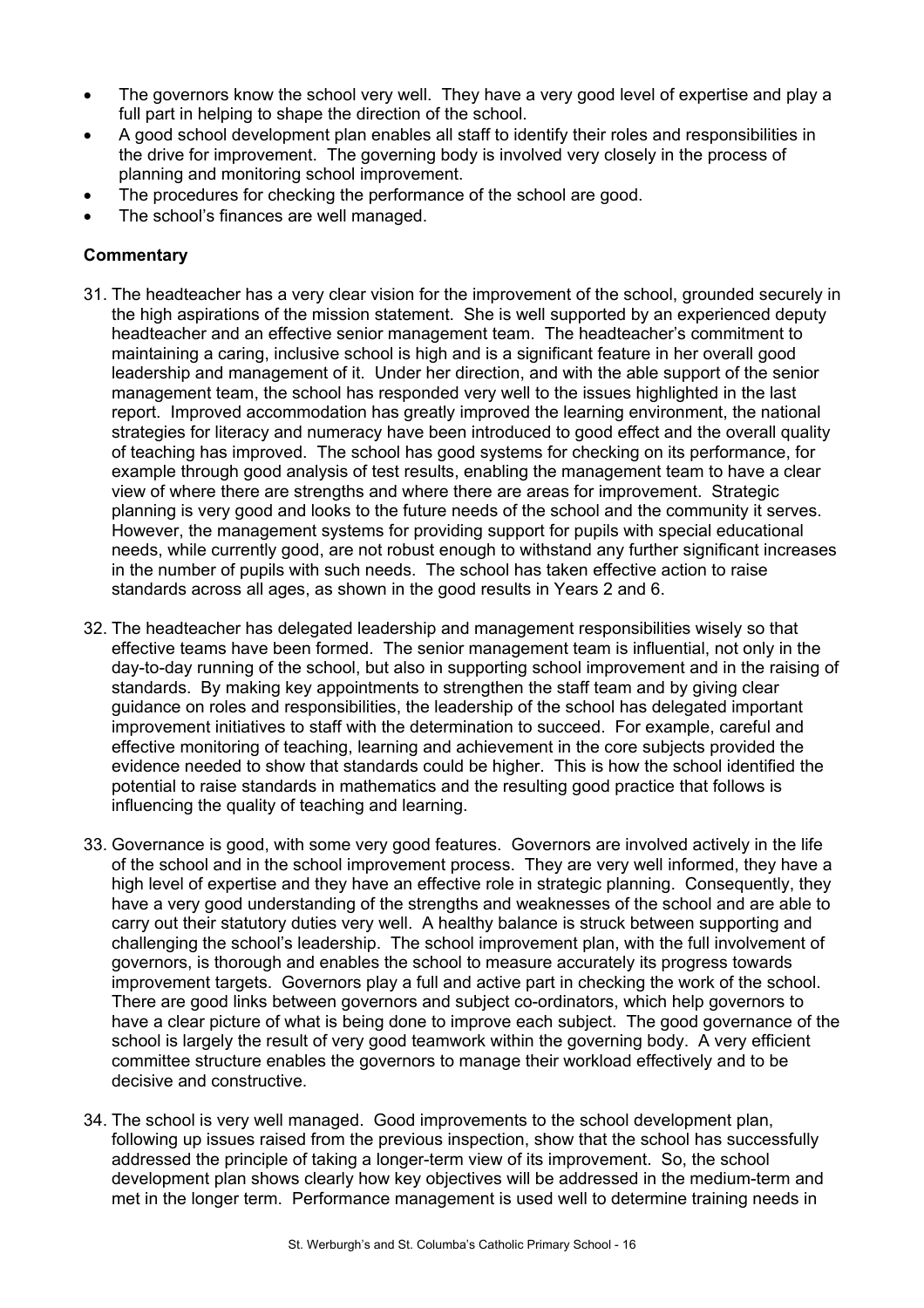line with school improvement planning. There are good opportunities for teachers to take part in training linked to school and personal priorities, helping to build up their own professional development. The headteacher, management team and subject leaders regularly scrutinise pupils' work and the work of teachers. This is taken into consideration alongside teacher and school needs, to provide direction and training to continue to raise standards.

35. The school budget is well managed and efficient systems are in place to ensure that the finances are carefully controlled and expenditure regularly reviewed. There is a very good understanding among senior staff and governors of the principles of best value, which are applied well when comparing costs for purchases and their effect on standards attained by pupils. Very good teamwork and management by two administrative staff makes a strong contribution to the school's ethos. The good work of the finance officer makes an effective contribution to the efficient management of the school. Other support staff also make a positive contribution to the effective day-to-day running of the school which mean that the leadership can be directly involved in checking the work to develop the school further. Prudent management of financial resources means that the school is able to focus its spending on key aspects of improvement. The school provides very good value for money.

#### *Financial information for the year April 2003 to March 2004*

| Income and expenditure $(E)$ |          | Balances (£)                                  |  |  |
|------------------------------|----------|-----------------------------------------------|--|--|
| £547734<br>Total income      |          | Balance from previous year<br>£19759          |  |  |
| Total expenditure            | £524706  | Balance carried forward to the next<br>£42787 |  |  |
| Expenditure per pupil        | £1901.11 |                                               |  |  |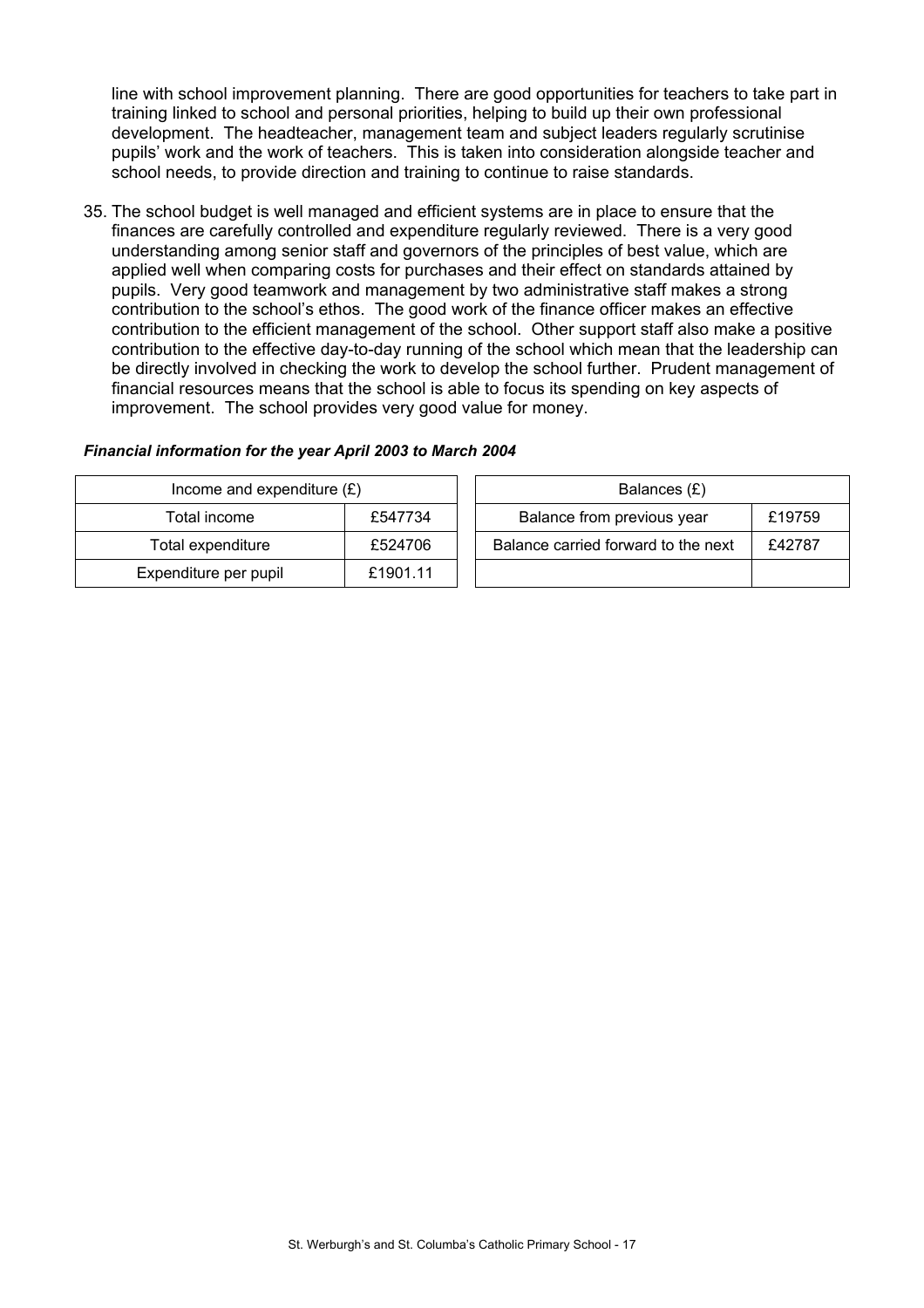# **PART C: THE QUALITY OF EDUCATION IN AREAS OF LEARNING AND SUBJECTS**

## **AREAS OF LEARNING IN THE FOUNDATION STAGE**

Provision for children in all the goals they are expected to reach by the end of the reception year is **good**.

Children enter one of two Reception classes at the beginning of the school year in which they will become five, older children in one class, younger in the other. They enter the school from 20 different pre-school settings. The overall attainments of the children starting their full time education is what is usually expected for children of this age, however there is a very wide range of abilities. The overall attainment is the same as that reported previously during the last inspection. With good achievement, the majority will achieve the Early Learning Goals in most areas of learning by the end of the Reception year. There has been good improvement against the key issues identified in the Foundation Stage at the last inspection. However overall improvement is satisfactory as leadership of the Foundation Stage is not fully co-ordinated.

Both classes provide a stable and caring environment. The children are encouraged to enjoy learning and to take part in a wide range of lively, practical activities, which support their progress effectively in all areas. Attainment varies widely, a number of the younger children start school with skills, which are below the expected level in almost all areas of learning, particularly in communication, language and literacy, mathematical development and knowledge and understanding of the world. By the end of the Reception year, almost all children have achieved well. This is due to a very well planned curriculum and very good quality teaching. Children with special education needs are very effectively supported and have full access to the curriculum. However, in spite of the good progress made a small number of children do not attain the early learning goals they are expected to reach by the end of the Reception year. This is particularly evident in the areas of knowledge and understanding of the world and physical development. This attainment is similar to that reported previously but reflects the change in the range of ability in the cohorts entering the school.

Both classes have their own teaching areas that are well equipped and established. They share a small outside area, the use of which is carefully planned in order to ensure a common progression of experiences across both classes. Children have regular timetabled access to a larger area where climbing activities and large wheeled toys are available.

Parents expressed their appreciation of the good links that staff in the Reception classes have built with them. They feel that these good procedures have a positive impact on the way in which their children settle in school, and they become involved in its work.

## **Main strengths and weaknesses**

- Leadership of the Foundation Stage is not fully co-ordinated.
- Teaching is consistently very good.
- On-going assessment of children is very thorough, though informal and unstructured.
- Good classroom organisation contributes very positively to teaching and learning.
- Children are enabled to become independent very effectively.
- The strongly supportive relationships of all the staff.

## **Commentary**

36. Changes to staffing mean that there is currently no clear leadership of the Foundation Stage. However, the very good teamwork among teachers and teaching assistants leads to satisfactory leadership and management of the Foundation Stage overall.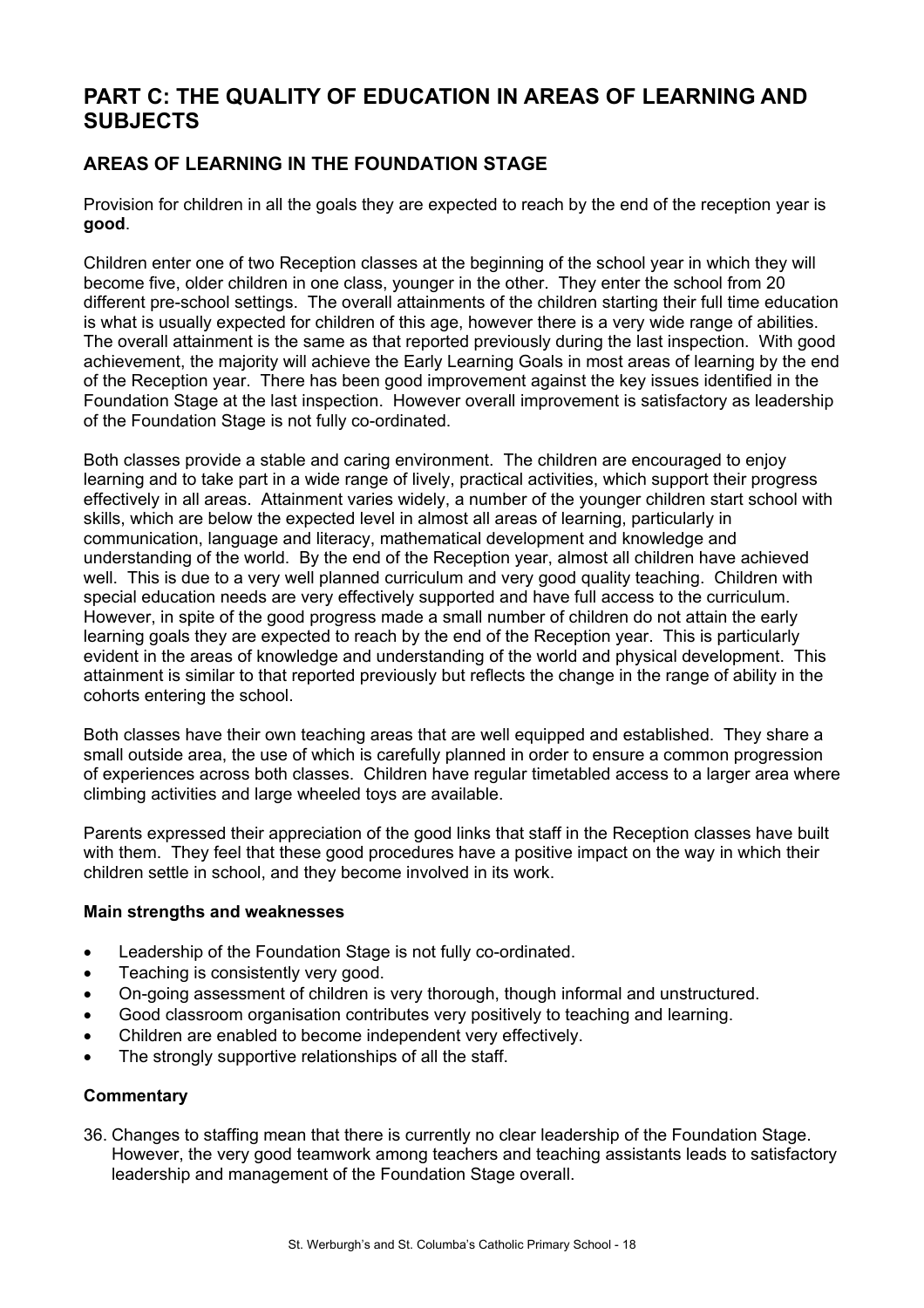- 37. The quality of teaching is consistently very good. All teachers have a quiet and engaging manner, enabling them to form very good relationships with all the children, which in turn ensures that they want to learn. They provide a rich variety of well planned activities, which stimulate learning across all six areas of learning. Both the teachers and classroom assistants interact very effectively with the children, which promotes their learning well and contributes very positively to the good progress they are making.
- 38. Throughout their first term, children are assessed against the nationally recommended targets. Due to the unclear leadership structure, this assessment is insufficiently formalised in order to make it readily accessible. However, the informal assessments are used effectively by class teachers to plan, with work specifically aimed at the needs of individual children. Daily assessment then ensures that planning is constantly adapted to meet the changing needs of all the children in all areas of their development.
- 39. The teachers organise the classrooms effectively enabling them to meet the learning needs of all the children. In both classes, careful planning and good flexibility ensure that children are provided with a good balance of short periods of direct teaching, intensive work with the teacher or classroom assistant in small groups and opportunities to make choices from a range of activities for themselves. In both classes this approach is well matched to the children's attention span and their need to learn through practical activity. This successfully contributes to the good progress they make.

## **PERSONAL, SOCIAL AND EMOTIONAL DEVELOPMENT**

Provision in personal, social and emotional development is **good.** 

## **Main strengths and weaknesses**

- All staff show a consistent approach to establish consistent routines and to support children's learning.
- Good classroom organisation develops social interaction.
- Well-organised daily routines help the children to become confident and independent.

- 40. In both classes, staff establish consistent routines, helping children to work in various groups, to take turns and share. As a result the children are growing in confidence and developing positive attitudes to their work. They understand classroom rules and routines and their behaviour is very good. Lining up for assembly is accomplished in a sensible and careful way.
- 41. Children enter the Reception classes with personal, social and emotional developments that are at the levels expected. The teacher and classroom assistants place great emphasis on further development of children's personal, social and emotional skills, by helping them to become more independent. In order to do this they design activities that support all areas of learning. There are clear routines for children to select and work in the different areas of the room or with particular pieces of equipment. Children understand and respond to these routines well. The approach taken to involving children in managing resources and equipment for themselves is good for promoting personal development and many are able to clear things away quickly and tidily when required.
- 42. All staff give clear ideas of what is expected of the children including the difference between right and wrong. Patient, supportive teaching, where children are encouraged to work together and collaborate in their tasks, results in happy and confident children who make good gains in their lessons.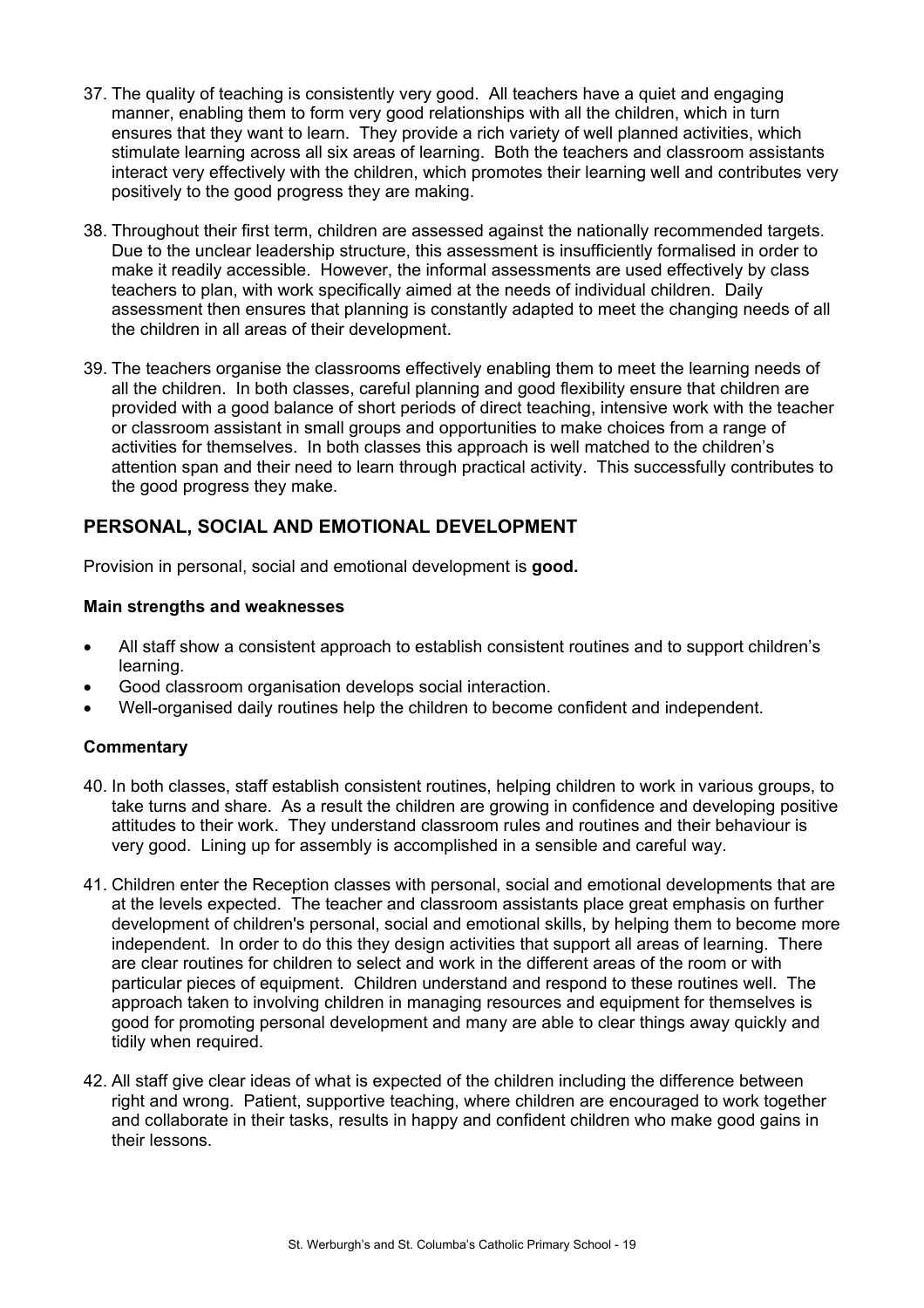## **COMMUNICATION, LANGUAGE AND LITERACY**

Provision in communication, language and literacy is **good.** 

#### **Main strengths and weaknesses**

- Children's communication skills are being developed well.
- Great emphasis is placed on developing children's listening skills.
- Writing is made relevant and interesting.

## **Commentary**

- 43. As a result of very good teaching strategies in both classes, children answer questions posed by their teachers and are eager to express their ideas in words. The majority show confidence in speaking to adults and to other children, and many initiate conversations in their play. They enjoy listening to stories and sharing a book with an adult. Most children know many letter sounds and can draw the shapes of letters.
- 44. Children understand that writing is used to communicate and at times they enjoy working at the writing tables, making books and lists. In one lesson observed, the teacher gave valuable support and help to a group who were writing about *"Who sank the boat?"*. Many demonstrated the ability to use their knowledge of sounds to write words; many were correct, others phonetically recognisable.
- 45. Children are aware that books are a source of information and pleasure. They handle books with confidence, and are eager to retell the stories. Some are able to recognise familiar words.

## **MATHEMATICAL DEVELOPMENT**

Provision in mathematical development is **good.** 

#### **Main strengths and weaknesses**

- Every opportunity is taken to develop children's counting skills.
- There is good organisation of teaching and learning.
- Mathematical concepts are made relevant to children's experiences.

- 46. Children are making good progress in developing their awareness and understanding of mathematics. Most can count accurately to 50, and many beyond. The teachers make very good use of number rhymes to reinforce children's counting. Children count while they sort objects as they play.
- 47. The teachers organise the classrooms effectively to enable them to meet the mathematical needs of all children. Planning ensures that children are provided with a balance of teaching and activities. Mathematical learning opportunities are planned into a range of activities that children choose for themselves.
- 48. Most children can recognise simple two-dimensional shapes. They know circle, square, triangle and rectangle. They relate addition to combining two groups of objects, and can use the appropriate language and symbols. They use appropriate vocabulary when answering questions, such as those about 'more than'.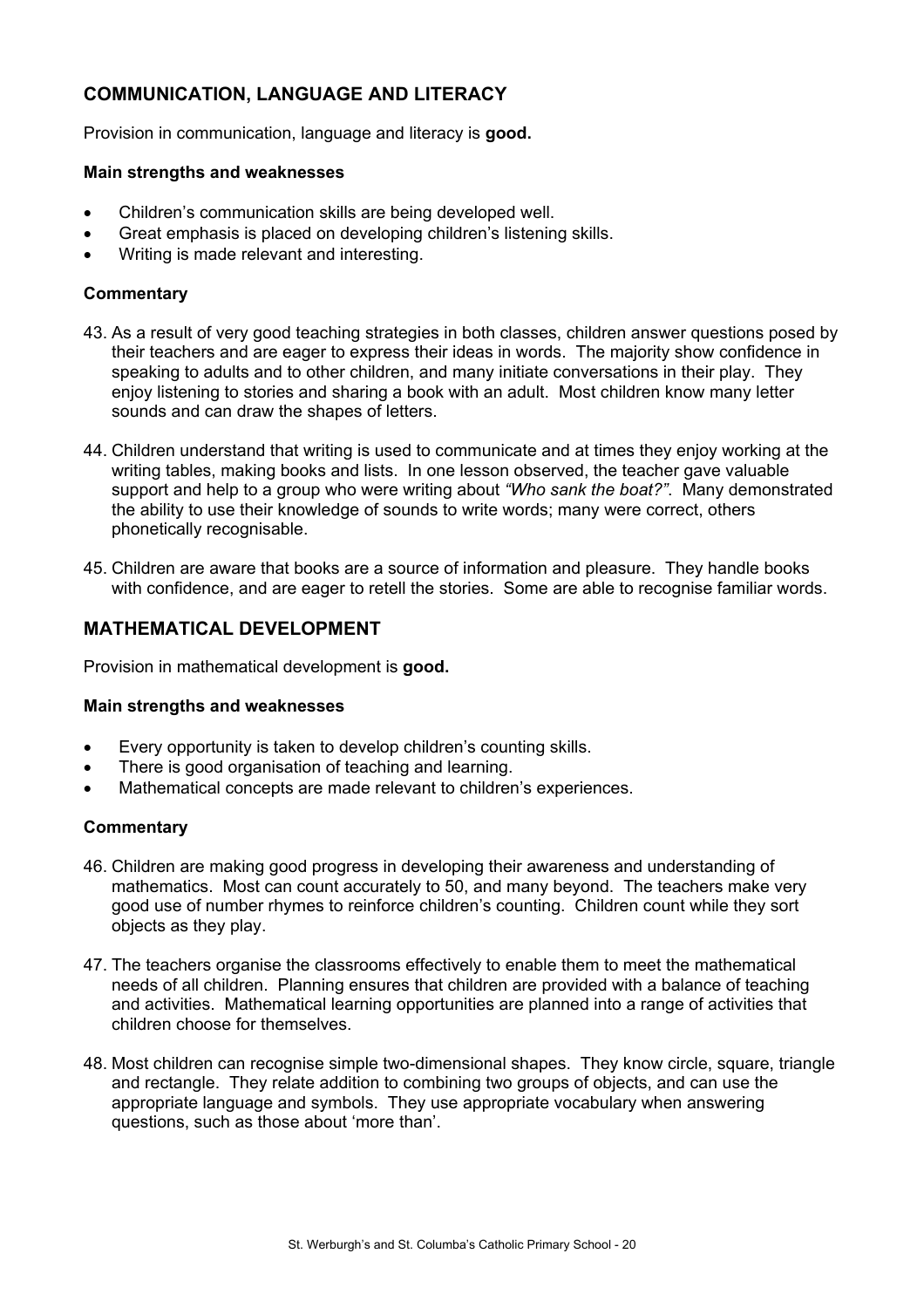## **KNOWLEDGE AND UNDERSTANDING OF THE WORLD**

Provision in knowledge and understanding of the world is **good**.

#### **Main strengths and weaknesses**

- Staff plan a good range of interesting activities that lay a strong emphasis on practical investigation, this makes learning interesting and exciting.
- Computers are well used.

## **Commentary**

- 49. Children are provided with a wealth of opportunities to learn about their world. Activities are interesting and are well planned with an emphasis on investigation. For example, during the inspection, children were following a scheme of work around the story *'Who sank the boat?'.*  Many investigations were built into this topic, children took great delight in estimating which objects would float and which would sink, and were delighted as they discovered if their predictions were correct.
- 50. Children use the computers with confidence, using the mouse to identify and move items on the computer screen and point to illustrations. They use word processing programs to write their water poems, and illustrate them using a paint program. A wide variety of programs are used well to promote the children's understanding in this area of learning, and across all others.

## **PHYSICAL DEVELOPMENT**

Provision in physical development is **good.** 

#### **Main strengths and weaknesses**

- Access to outdoor facilities for physical development is limited.
- There is good use of other available facilities, such as the hall.

## **Commentary**

- 51. Children have limited access to the outdoor facility where climbing apparatus and wheeled vehicles are available. Teachers compensate for this by ensuring that children experience challenge in their physical development through the use of the school hall for physical education lessons.
- 52. Children handle equipment with care, and most are aware of the need to do things safely. Children's skills in manipulating small tools, scissors and pencils develop well because of the good opportunities they have to practise and apply them.

## **CREATIVE DEVELOPMENT**

Provision in creative development is **good.** 

#### **Main strengths and weaknesses**

- A wide range of experiences and materials are used to stimulate children's imagination.
- Good links are made with other areas of learning.

## **Commentary**

53. In both classes children enjoy a good range of well-planned art and craft and role-play experiences to stimulate their imagination. They concentrate well on these, making pictures and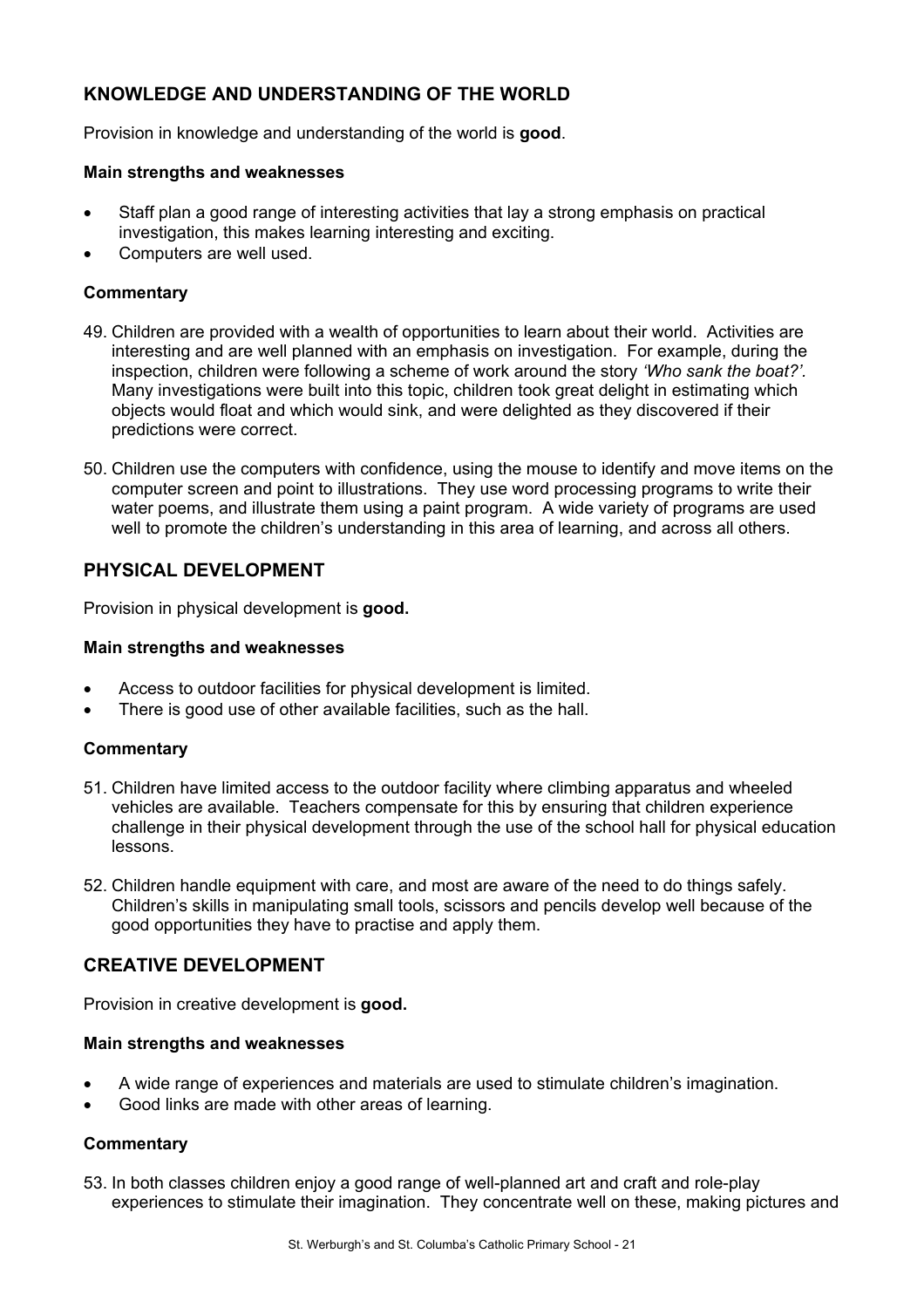models with a variety of materials and paint. They are beginning to relate well to each other and share in imaginative ideas to create stories and events, this was observed as they re-enact the story of *'Who sank the boat?'* Children made models of boats as they experimented with floating and sinking. They discover how many different ways you can make sounds, they make loud and quiet sounds, and many can keep a beat.

54. Children are able to join materials together using sticky tape or glue. At times they work with intense concentration on their tasks paying attention to small details. This was seen as they fixed sails on their boats.

## **SUBJECTS IN KEY STAGES 1 AND 2**

## **ENGLISH**

Provision in English is **very good**.

## **Main strengths and weaknesses**

- From an average level on entry at age 5, pupils achieve very well in Years 1 to 6, reaching very good standards overall in reading and writing by the end of Years 2 and 6.
- Teaching is very good overall. Very good lessons provide pupils with exciting opportunities to use their reading, writing, speaking and listening skills.
- Teachers pay very good attention to developing pupils' basic skills. They place strong emphasis on the pupils using these skills in other subjects of the curriculum.
- Pupils have excellent attitudes to learning.
- The subject leader has a very good understanding of how to maintain and improve standards and where expertise can be harnessed to improve teaching and learning.

- 55. Standards in English are well above expectations in Year 2 and have improved since the last inspection report. They mirror recent well above average national test and assessment results. From an overall level of attainment that is average on entry to the reception class, pupils achieve very well in their reading and writing throughout the infant classes. This is because the teachers encourage the development of speaking and listening skills very well, which helps pupils to be good learners. This is reflected in the very good standards in reading and writing seen during the inspection. By the end of Year 2, pupils develop very good strategies in reading for tackling unfamiliar words and higher attaining pupils use the context of the story well to guess meaning. By the end of Year 6, pupils express clear preferences and justify their choice of books or authors. The effective teaching of reading by 'guiding' groups of pupils through a text (guided reading) provides pupils with a good level of challenge for the development of their reading skills and makes a strong contribution to the very good standard of reading overall.
- 56. Standards of reading and writing are very good. This is reflected in the national tests for Year 6 pupils, where averages show reading and writing results well above those of similar schools and the national average. Pupils' achievement in English is very good through Years 1 to 6. The standard of spelling is above average because the school emphasises the basic skills of phonics and gives regular spelling practice tests. Regular practice also promotes a good standard of handwriting. The resulting neat presentation of written work shows pupils' pride in their handwriting. Intervention strategies, including early, additional and further literacy support have a very good impact on the achievement of pupils who need extra guidance to support their learning.
- 57. Teaching and learning is very good overall. Teachers have a good knowledge and understanding of the subject. Some very good examples were seen of teachers using challenging and probing questioning to support pupils' responses and good prompting to encourage less able pupils to respond to questions. In all lessons seen, there was a strong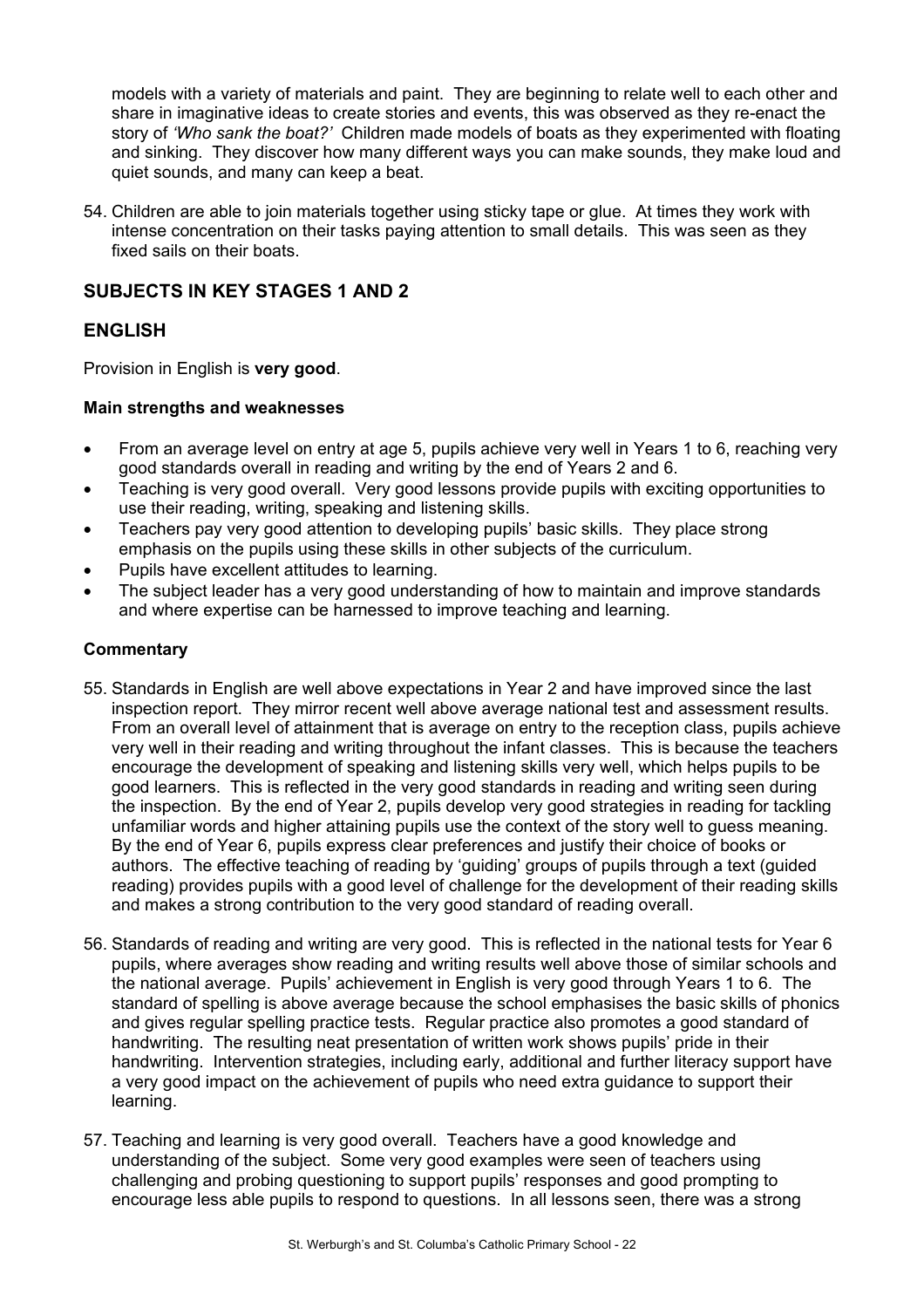emphasis on promoting very good speaking and listening skills so that pupils develop effective learning skills. In the best lessons seen, links were made between the content of the literacy lesson and topics being covered in other subjects, so that the pupils' interest is sustained. A good example of this was seen when a writing activity was linked with investigation into the history of medical care in Tudor times.

- 58. The needs of pupils with learning difficulties are met effectively through intensive, focused support. Teaching assistants play a key role in this work. As a result of the teachers' effective planning and the joint intervention of teachers and teaching assistants to support their learning, pupils with special educational needs achieve very well. Teachers mark work well, showing that they are using their marking to assess pupils' learning and to identify what individual pupils need to do to improve. As a result, achievement targets reflect the learning needs of each pupil. These targets are clearly explained so that pupils have a good understanding of what they need to do to achieve them. The result is that pupils make good and often very good steps in their learning by working towards the targets they have set with their teachers.
- 59. Pupils have excellent attitudes to learning. They respond exceptionally well to lessons that are interesting, working diligently and producing work of a very good standard. When they see their learning as meaningful and relevant to topics they are studying in other subjects, and when stimulating and inspiring teaching enliven their learning, they produce outstanding work.
- 60. Very good leadership and management of the subject ensures that there has been good improvement and good capacity for continuing improvement of provision and standards. From her own evaluation, the subject leader is very aware of the strengths and weaknesses in the subject and that there is a continuing need to close the small gap between standards in writing and those in reading. She recognises that improving pupils' speaking and listening skills and making writing relevant and meaningful is the key to raising standards. With this support, the teachers can identify pupils' needs and target pupils who need help to achieve their learning potential. The effective use of this programme is having a positive effect on the learning of pupils who otherwise would not make the progress they should. Improvement since the previous inspection has been very good, with better standards, the improvement in teaching overall and a clear focus on providing targeted support for all pupils to raise standards.

## **Literacy across the curriculum**

61. There are good and sometimes very good opportunities for pupils to use their language and literacy skills in other lessons. There are good chances for pupils to develop their writing and drama skills in history lessons. Pupils' work shows writing in the role of historical characters, for instance, people in Tudor times concerned about the effects of the plague. They also practice different styles of writing, for instance, when writing up an experiment in a science lesson, or recording the results of research into a geography topic. Pupils often have good opportunities to use ICT in English lessons. In one very good Year 6 lesson, the teacher used dynamic ICT projected images of a concentration camp to encourage the development of speaking, listening and writing skills. In this lesson, the pupils wrote haiku poems very well to show their understanding of the emotions conveyed by the images. The activity supported their learning very well and represented a good example of the use of ICT as a teaching and learning tool in other subject areas.

## **MATHEMATICS**

Provision in mathematics is **very good.** 

#### **Main strengths and weaknesses**

- The school has made rapid strides in improving standards.
- Pupils say that mathematics is exciting. Lessons are fun.
- Pupils reach well above average standards by Year 6.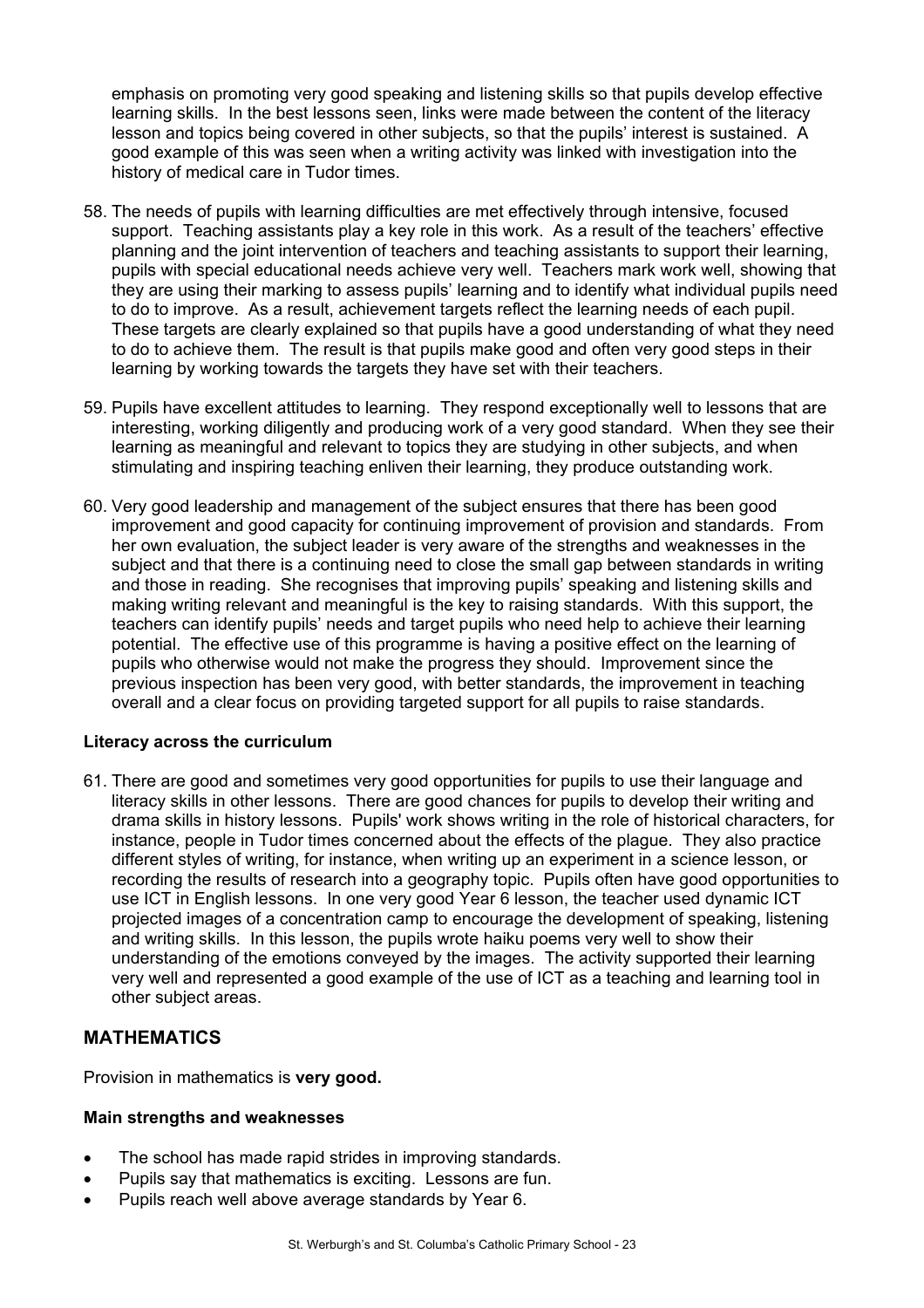## **Commentary**

- 62. In the national tests of 2004 for Year 6 pupils, the school's results were average when compared with results nationally and when compared with results of similar schools. This meant pupils were not achieving as well in mathematics as they were in English or science. The school identified that a group of boys in that year group had underachieved and had not reached the expected Level 4. On reflection, it also concluded that numeracy had not received as much time or attention as literacy. This may well have accounted for the lower mathematical achievement of this particular year group. The consequent action plan addressed these issues very successfully. Very good, rapid improvement has resulted in the predicted levels for this year's test results being well above average. Very good improvement has been made in the subject since the last inspection and in particular in this academic year.
- 63. Pupils, throughout the school, thoroughly enjoy mathematics lessons. They say that mathematics is exciting. One boy remarked that 'Miss always makes lessons fun'! This was demonstrated very well in the lessons seen during the inspection. Teachers plan lively, practical activities for pupils. They have very clear objectives of what it is that they want pupils to achieve. As a result, pupils achieve very well and respond very enthusiastically. All staff inculcate a love for the subject in the pupils.
- 64. By Year 6, pupils achieve very well and reach well above average standards. They do this because of the very good:
	- teaching, which ensures that all pupils learn very successfully;
	- assessment, which enables staff to plan work very closely matched to individual needs;
	- activities planned, which enthuse and motivate pupils to learn;
	- subject leader, who very carefully analyses all aspects of the subject and quickly and effectively addresses any issues arising.

#### **Mathematics across the curriculum**

65. Pupils use their mathematical skills to good effect across the curriculum. They use their knowledge of tallying to enhance their understanding of data when collecting for graph work in ICT. They measure, using a good range of standard units, in design and technology and science. For example, in a Year 2 science lesson, pupils used standard units of length to record the distances different sounds can travel.

## **SCIENCE**

Provision in science is **very good**.

## **Main strengths and weaknesses**

- Provision is now better then at the time of the last inspection and pupils achieve very well.
- The quality of teaching and learning is very good.
- The subject is very well led and managed.
- The curriculum is very good.

#### **Commentary**

66. At the time of the last inspection the school was criticised because progress in years 3 to 6 was unsatisfactory. Since then there has been a greater emphasis on improving teaching and learning in these years, and pupils' achievement is now much better. This improvement has raised standards considerably. By the end of Year 2 standards are high. This achievement is sustained so that by the end of Year 6 standards are very high in comparison with national averages, with a substantial majority of pupils achieving the higher level 5 by the time they leave the school. This represents very good achievement.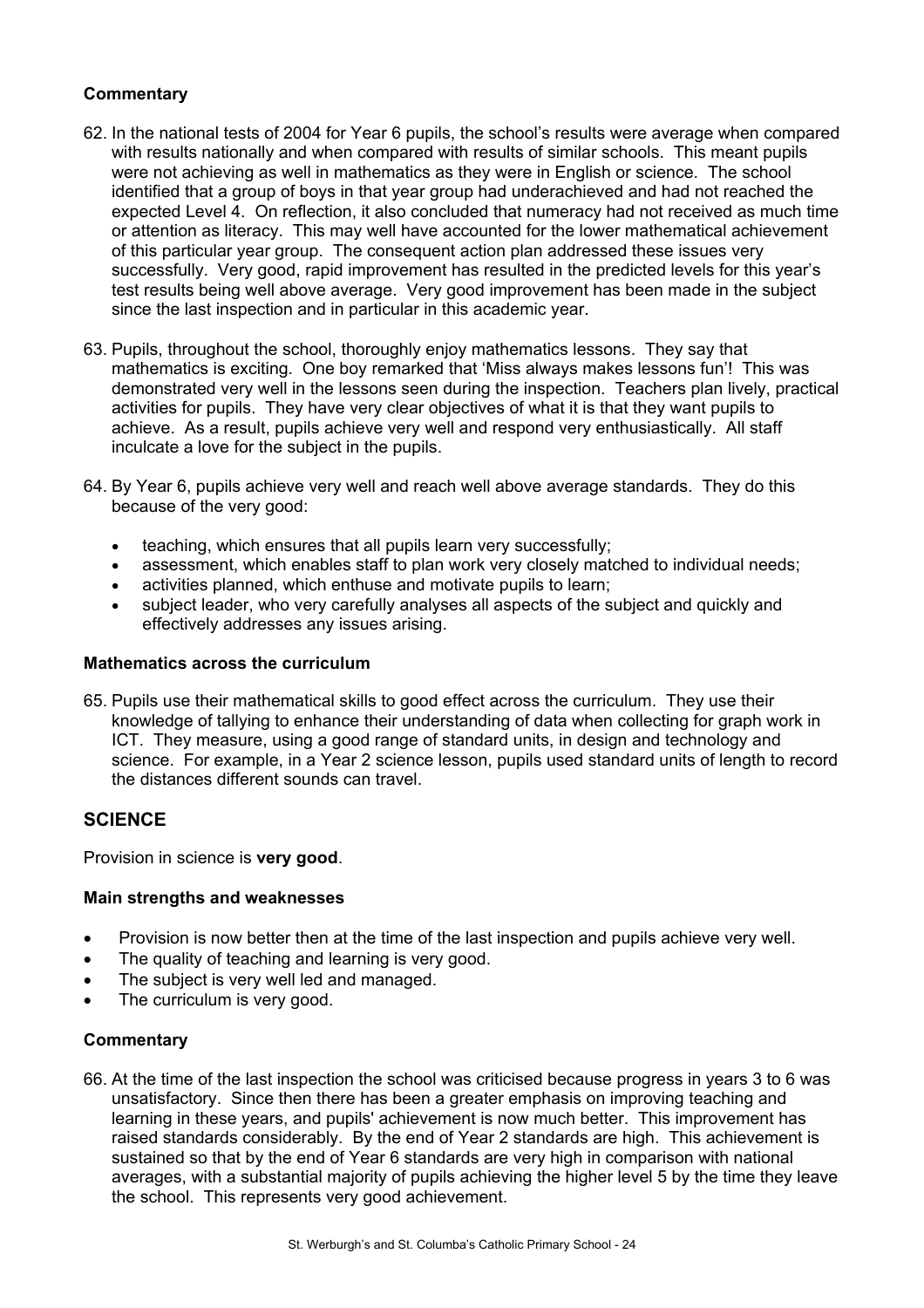- 67. The quality of teaching and of learning is very good. Teachers plan their lessons carefully bearing in mind the differing abilities of their pupils. There is a commendable emphasis on pupils planning and carrying out investigations. For instance in a Year 6 lesson, pupils were challenged to test pieces of chocolate in order to discover the amounts of air trapped in the bubbles *-* and to devise a method of recording their results. This very successful lesson resulted in all attempting to achieve their aim, but all realising that a fairer test would need to be devised. Teachers deploy resources with great care and make sure they are readily available in lessons. Teachers are very clear about precisely what it is they want their pupils to learn and challenge pupils' thinking very effectively. Thus in a very good Year 3 lesson, given a set of equipment and salt, bicarbonate of soda, flour and water, pupils used their knowledge and understanding to make predictions and test them in order to discover which would dissolve. Procedures to assess pupils' progress are developing well, and they enable teachers to modify the work in response to individual understanding and achievement.
- 68. The subject is very well led and managed and the curriculum is very good. The subject coordinator is very enthusiastic and keen to drive up standards. She has ensured that the quality of the curriculum is now very good. In planning, greater emphasis is placed on the importance of consistent investigative methods across all areas of scientific understanding. Thus pupils are enabled to progressively develop their skills and knowledge from year to year. There is a very commendable emphasis on building excitement into the curriculum and in emphasising the importance of pupils learning and using the correct subject specific vocabulary. The school is working hard developing the curriculum to improve the use of mathematics and ICT in science and a good start has been made. This was seen in the use of a digital microscope in Year 6 to make close observations of bubbles in chocolate.

## **INFORMATION AND COMMUNICATION TECHNOLOGY**

Provision in information and communication technology (ICT) is **satisfactory**, with a **good feature** in the strength of leadership.

## **Main strengths and weaknesses**

- There has been good improvement since the last inspection in resources and the teachers' subject knowledge.
- Staff are enthusiastic about the teaching of information and communication technology.
- Good and sometimes very good teaching provides pupils with opportunities to use their ICT skills to develop their knowledge and understanding in other subject areas.
- The co-ordinator is keen, and provides enthusiastic and effective leadership.

- 69. Standards are at the expected levels at the end of Years 2 and 6. The pupils in Years 1 and 2 achieve well to attain average standards. Pupils enjoy using the computers and they talk about their learning knowledgeably. In Years 3 and 4 the pupils learn to use different fonts, how to change the size and colour of their text and how to import graphics into a word-processed document. The older pupils show how they can use animation in presentations such as those created using 'PowerPoint' and they can add buttons to hyperlink to another web page. Pupils achieve well through Years 3 to 6 and attain average standards. Pupils have a wider range of skills than those at the time of the last inspection and the teachers are more confident in the subject.
- 70. The range of skills that pupils develop has improved since the last inspection as they have made use of the improved range of resources, including Internet facilities for research purposes. The provision of an ICT suite has been central to this and has resulted in pupils having better opportunities to learn new skills and to apply them in their work in ICT and in other subjects. The subject leader recognises the need to continue with improvements to resources to promote higher standards. Good improvement is also seen in the better opportunities for learning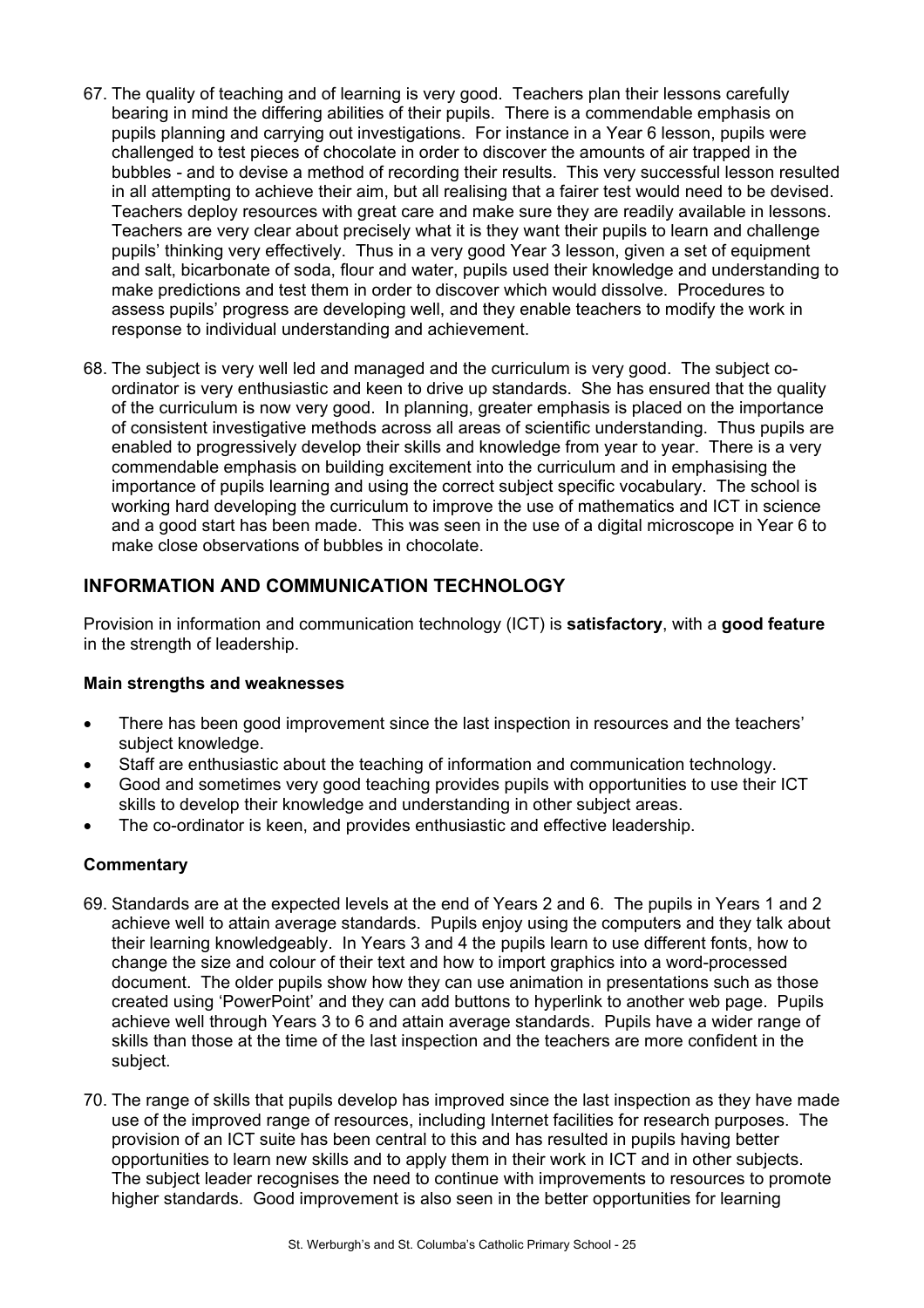resulting from staff training, which has increased their skills, and in the wider use of ICT in other subjects. The school now has a comprehensive set of plans for the teachers to use and statutory requirements are fully met.

- 71. Staff are enthusiastic about the teaching of ICT. The teachers value the training they have received to help them make good use of the resources available. As a result, pupils increasingly use computers for researching and presenting information. Teachers feel that training has developed their skills and increased their confidence to plan the use of ICT into lessons and to teach specific skills to their pupils. Teaching seen during the inspection was mostly good and sometimes very good. ICT was used well to link with other lessons, such as when pupils planned pages about Spanish artists, learning how to use hyperlinks for the school web site. Other evidence of good learning is seen in the displays that show ICT content within other topics and in the work displayed that shows how pupils have developed and used specific ICT skills. These include:
	- Reception age children using a design software package to draw and write about what they would see beneath the sea.
	- Year 1 and 2 pupils using a drawing program to make seaside scenes.
	- Year 3 pupils analysing the frequency of vowels in words and producing graphs and pie charts of their results.
	- Year 4 pupils using the symmetry tool in a drawing program to recreate pictures of Tudor houses.
	- Year 5 pupils learning how to use software to design and print T-shirts and using a letter design program to cut vinyl letters for display titles.
	- Year 6 pupils producing 'PowerPoint' slide presentations, producing pages for the school web site and using geometric tools in a program to design an ideal bedroom.
- 72. The subject is led and managed very well. The co-ordinator is enthusiastic and effective in her leadership of the subject. She has identified clearly the strengths in the subject and the areas for development, such as the need to update hardware and to invest in more resources, such as interactive whiteboards and the associated training that will be needed. She sees that the staff are keen and enthusiastic and that the subject is well placed to move forwards. The school recognises that resources will need to improve still further, such as updating the operating systems on the suite of computers, to maintain and accelerate the positive start the school has made.

## **Information and communication technology across the curriculum**

73. Teachers throughout the school are making increased use of ICT to support the pupils' learning in other subject areas. Overall, the use of ICT in other subjects is satisfactory. The subject coordinator has invested well in software to support learning in each of the subjects of the curriculum. Pupils have good opportunities to use the computers in the classroom to investigate topics or complete work in other subjects. For example, the pupils use the computers to draft and redraft their work in literacy lessons. In geography, younger pupils have used drawing programs to show their ideal beach scene when learning about holiday locations. Older pupils search Internet web sites for information about Spanish artists to be included on linked pages for the school web site. This was a good example of ICT being used as a teaching tool across art and design and history, but staff recognise that more needs to be done across the school to provide improved resources for the use of ICT as a way of stimulating interest and enriching learning. Pupils with learning difficulties are given good opportunities to use ICT to support their learning.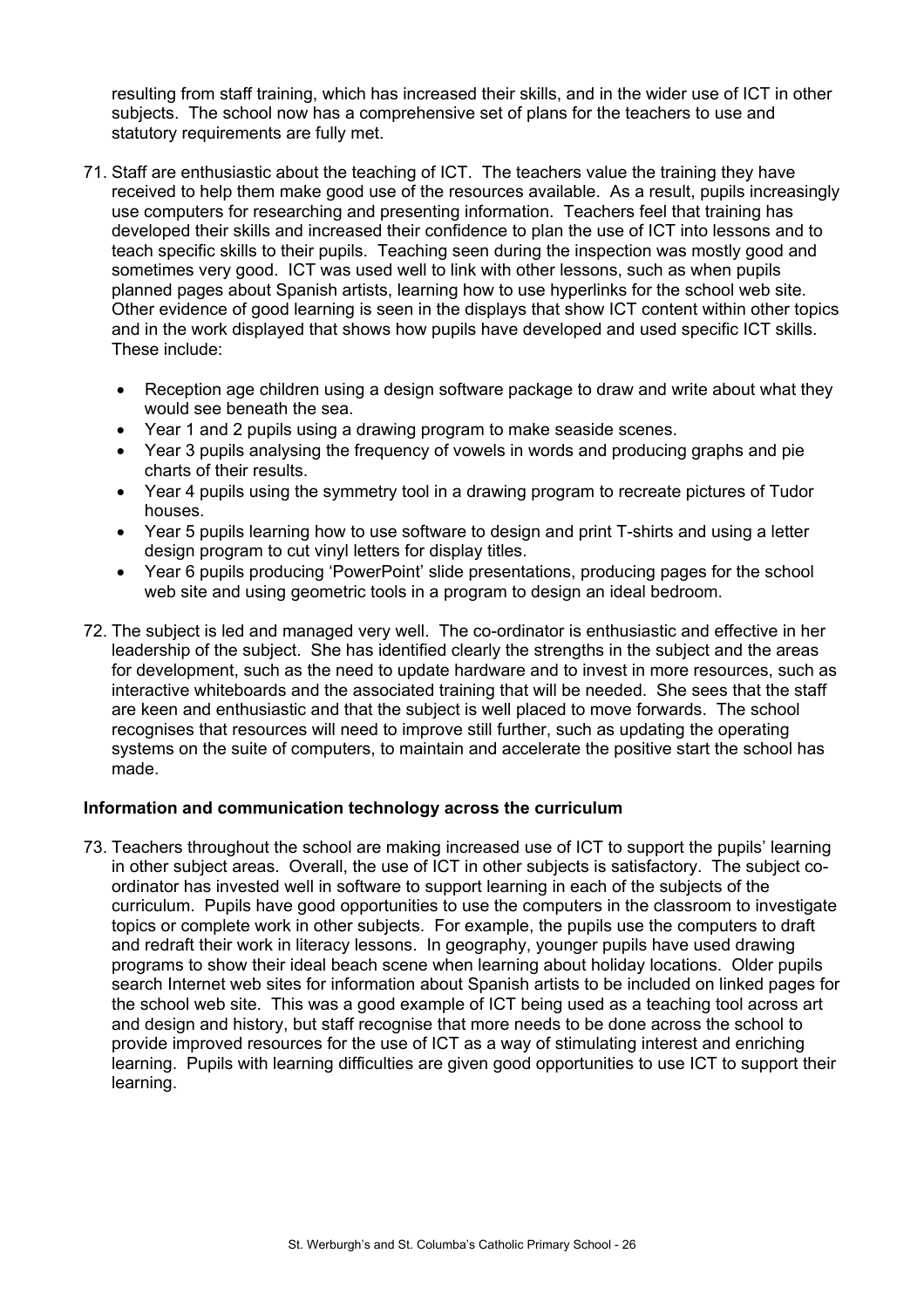## **HUMANITIES**

## **GEOGRAPHY AND HISTORY**

#### **Commentary**

- 74. Insufficient lessons were seen on which to make judgements on provision in **geography** and **history**, nor on teaching, learning and achievement. However, from the lessons seen and from looking at work on display and in pupils' books, the indications are that standards are likely to be above average throughout the school. Teachers' planning for both subjects shows very good, natural links to other curriculum areas. This enables pupils to learn in a 'joined up way'. For example, in a very good Year 1 geography lesson, pupils learned what to remember when making a journey into the countryside. Not only did they learn about different locations in the United Kingdom, they also developed a good understanding of their responsibilities as good citizens and how to treat the countryside respectfully. Pupils say that they enjoy both subjects very much. They talk intelligently about what they have learned. For example, in a very good Year 3 history lesson, pupils discussed with clarity their findings about how current medical practices differ from those in Tudor times.
- 75. Visits and visitors greatly enhance both the geography and the history curriculum. History visits to places of interest, such as Norton Priory, to study what life was like in Tudor Times and by following the Tower Wharf Canal Trail, help pupils to develop their sense of chronology and their understanding of how and why things change. Walking to Chester Cathedral, or coming to school with the walking bus, raises pupils' awareness of local geographical issues, such as traffic and pollution. Barnaby Bear's travels extend pupils' knowledge and understanding of the wider world. Both subjects very successfully support pupils' cultural and multi-cultural development. Their studies greatly enhance their understanding of, and build up their respect for, other peoples' values and ways of life.

#### **RELIGIOUS EDUCATION**

76. This is a church aided school and the governors are required to make separate arrangements for the inspection of religious education and worship.

## **CREATIVE, AESTHETIC, PRACTICAL AND PHYSICAL SUBJECTS**

## **ART AND DESIGN, DESIGN AND TECHNOLOGY, MUSIC AND PHYSICAL EDUCATION**

One lesson was observed in art and design, one in physical education, two in music and none in design and technology.

- 77. In **art and design, design technology, music and physical education,** work was sampled and discussions held with staff. However there is insufficient evidence to make overall judgements about provision in these four subjects.
- 78. In a good **art and design lesson** observed in Year 6 the teacher worked very effectively to develop the pupils' artistic skills and ideas. Sketches in the style of Picasso were developing very well, as pupils worked collaboratively to produce their designs using a range of materials. Pupils have worked with visiting artists to produce many displays around the school. They use a wide range of media to produce pictures, designs and collages. Three-dimensional work is being very well developed, and very good examples were seen of clay pots and tiles. Overall the standard of work displayed around the school is very high. The co-ordinator has a very clear overview of the subject, she ensures that all pupils have access to a very wide range of high quality materials, and she is instrumental in ensuring that the cultural impact on the subject is as strong as possible.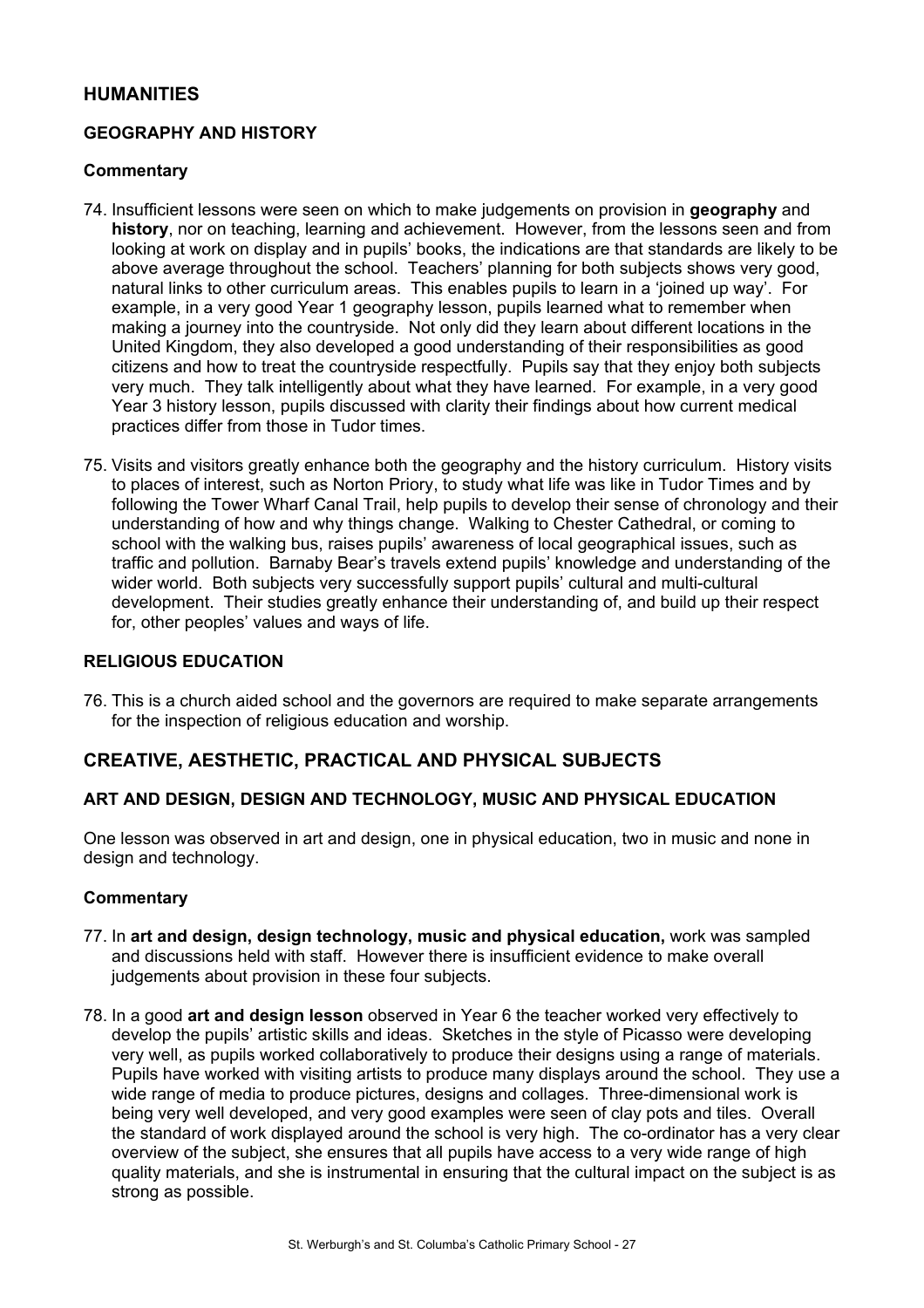- 79. In **design and technology** the curriculum is planned well and ensures that the pupils plan their work, make their products and evaluate the end results. Design and technology is linked to other areas of the curriculum through a cross-curricular approach, this was seen in the Tudor style houses the pupils had made as part of a history project. Judging from the work seen, from teachers planning and from the display of pupils' work around the school, pupils have the opportunity to experience a wide range of different types of activity. Pupils are enthusiastic about the subject and, as a result, they try hard with their work.
- 80. In a very good **music** lesson observed in Year 3 pupils experimented with duration and dynamics prior to developing their own compositions depicting the painting 'The scream'. Recordings of previous compositions clearly demonstrated pupils' very good achievement over a period of time. During assemblies pupils listen to music, and tunefully join in with songs and hymns. There is a flourishing school choir, and all enjoy singing. The school has celebrated with a music week, when visiting musicians worked with the pupils on a wide range of skills. The very recently appointed co-ordinator has a very clear vision for further raising the subject's profile within the school.
- 81. Only one full lesson was observed in **physical education** and so it is not possible to judge the quality of teaching or pupils' attainment across the range of physical activities. Judgements are based on discussions with the subject co-ordinator and brief observations of a small sample of lessons. Teachers' planning indicates that a good range of physical activities takes place including dance and swimming. A wide range of good extra-curricular activities enriches the pupils' physical activity. Pupils have good opportunities to develop their skills in the disciplines of dance, gymnastics, movement and competitive games. The subject co-ordinator leads the development of the subject very well. By making very good use of a comprehensive audit of the subject in an annual report he has identified a clear pathway for using his own leadership skills to improve the subject. He has made significant improvements by responding reflectively to the subject report in the previous inspection. For example, better links with the community and local sports clubs enrich the pupils' opportunities for physical education. It is a credit to the school that these well-supported links provide a rich variety of additional experiences for pupils' enjoyment and benefit.

## **PERSONAL, SOCIAL AND HEALTH EDUCATION AND CITIZENSHIP**

Provision in personal, social and health education and citizenship is **very good.** 

## **Main strengths and weaknesses**

- All staff positively reinforce the excellent attitudes shown by pupils.
- Parents welcome and value the school's very positive approach to supporting their children's personal and social development.
- Work to raise awareness of environmental issues and living healthily helps pupils' to recognise what they need to do to be responsible members of society.
- The pupils' social awareness is developed very well through their involvement in the School Council, and through community activities such as fund-raising for local, national and international charities.

## **Commentary**

82. The school has very clear strategies for working in partnership with parents to help pupils to develop very good social and personal skills. The very good role models provided by adults in the school, the high quality of concern and care shown to the pupils and the effective encouragement for pupils to see their school as one big family create a very positive ethos in which all pupils can see their value within society. The school gives good attention to educating pupils about personal, social and health matters. This is sometimes achieved through specific lessons with a major focus on issues such as controlling anger or keeping healthy through the well planned yet flexible scheme so that curriculum content can be matched to work in other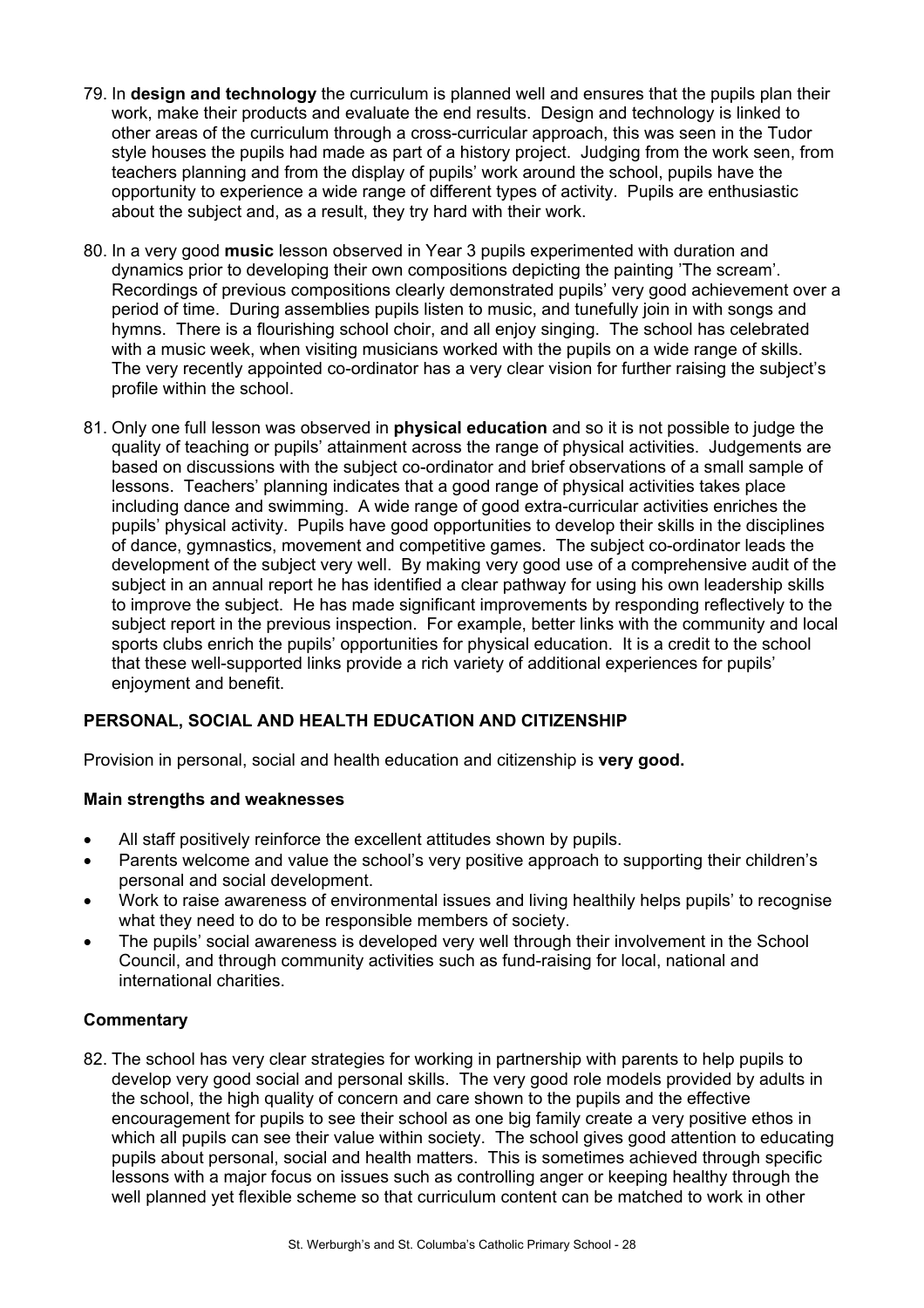subjects. Within specific subjects too the content has a personal, social and health education focus of its own. In science studies of healthy food and a balanced diet, the positive features and the dangers of drugs are considered and pupils are prepared well for their developing bodies through a structured programme of sex and relationships education. Year 6 pupils know that healthy living includes exercise, not smoking and eating such items as fruit and are aware of the dangers of eating too much 'junk food'. The two lessons observed were of a good quality and enabled the pupils to consider choices about their own life styles.

- 83. Pupils develop mature attitudes as they progress through the school. They learn to be active and responsible members of their school family, to watch out for the needs of others and to seek ways to help those who need it. Discussions with older pupils show that they have a very real sense of their responsibilities as individuals within a larger group of people. It is clear that they are learning to have a wider sense of moral and social responsibility, as well as beginning to take responsibility for their personal needs and development. The school makes very good provision for the development of these important attributes by involving pupils in the School Council and in initiatives to help to improve their own school.
- 84. Pupils have good opportunities for involvement in the work of their school through the School Council. This work helps pupils to have a better appreciation of the ways in which the school can develop and what they can do to help the staff to overcome any barriers to improvement. For example, the pupils' work to help their teachers to improve the school grounds has improved lunchtime behaviour, with additional benefits from a calm start to afternoon lessons. Pupils show a developing sense of social and moral responsibility by taking an active part in fund raising for their school and for local, national and international charities.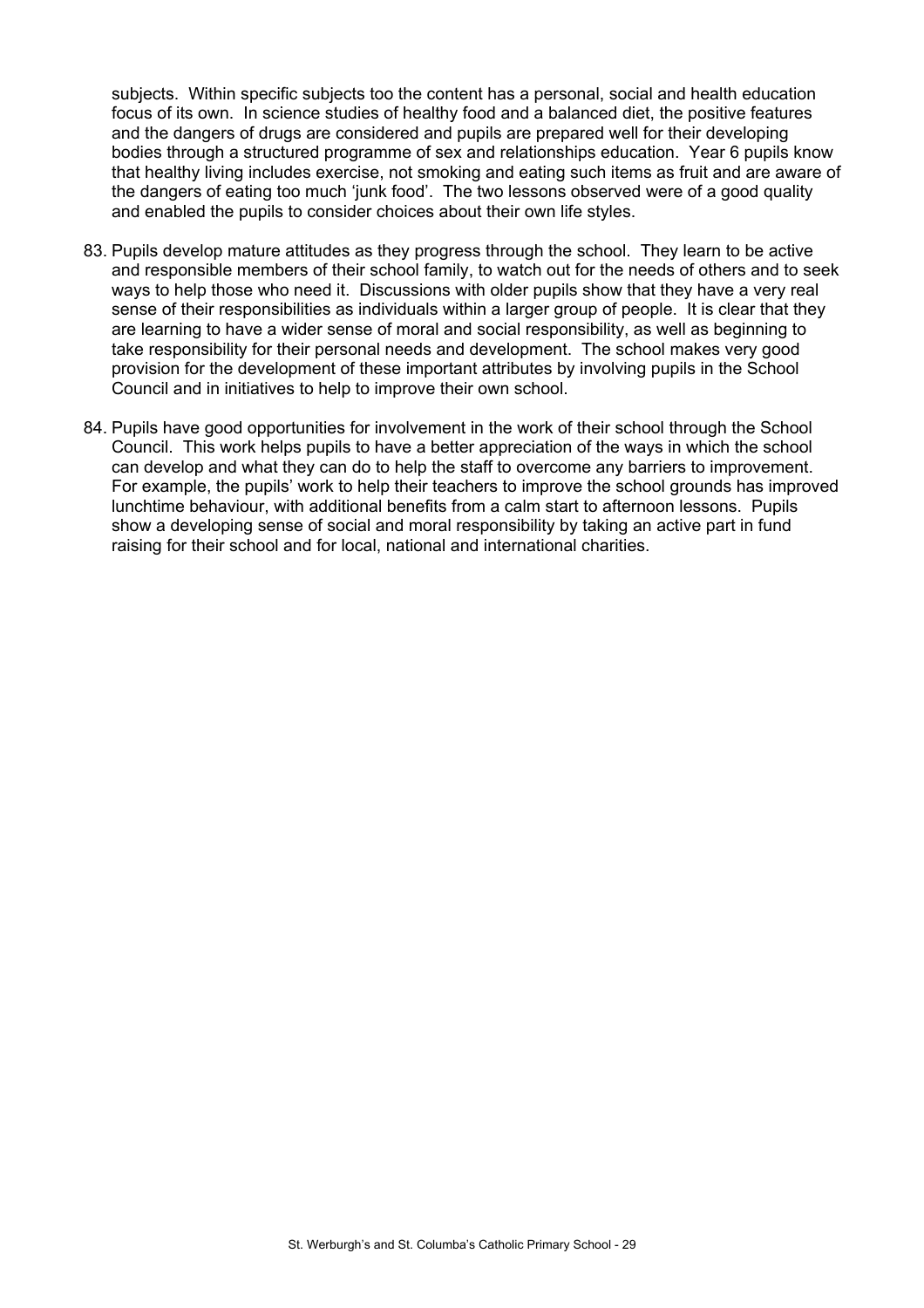# **PART D: SUMMARY OF THE MAIN INSPECTION JUDGEMENTS**

| <b>Inspection judgement</b>                                          | Grade          |
|----------------------------------------------------------------------|----------------|
| The overall effectiveness of the school                              | $\mathbf{2}$   |
| How inclusive the school is                                          | 1              |
| How the school's effectiveness has changed since its last inspection | $\overline{2}$ |
| Value for money provided by the school                               | $\overline{2}$ |
| <b>Overall standards achieved</b>                                    | $\mathbf 2$    |
| Pupils' achievement                                                  | $\overline{2}$ |
| Pupils' attitudes, values and other personal qualities               | 1              |
| Attendance                                                           | 4              |
| <b>Attitudes</b>                                                     | 1              |
| Behaviour, including the extent of exclusions                        | 1              |
| Pupils' spiritual, moral, social and cultural development            | 1              |
| The quality of education provided by the school                      | $\mathbf{2}$   |
| The quality of teaching                                              | 2              |
| How well pupils learn                                                | 2              |
| The quality of assessment                                            | 3              |
| How well the curriculum meets pupils' needs                          | 2              |
| Enrichment of the curriculum, including out-of-school activities     | 3              |
| Accommodation and resources                                          | 3              |
| Pupils' care, welfare, health and safety                             | 2              |
| Support, advice and guidance for pupils                              | 2              |
| How well the school seeks and acts on pupils' views                  | 2              |
| The effectiveness of the school's links with parents                 | 2              |
| The quality of the school's links with the community                 | 2              |
| The school's links with other schools and colleges                   | $\overline{2}$ |
| The leadership and management of the school                          | $\mathbf 2$    |
| The governance of the school                                         | 3              |
| The leadership of the headteacher                                    | $\overline{2}$ |
| The leadership of other key staff                                    | 3              |
| The effectiveness of management                                      | $\overline{2}$ |

*Inspectors make judgements on a scale: excellent (grade 1); very good (2); good (3); satisfactory (4); unsatisfactory (5); poor (6); very poor (7).*